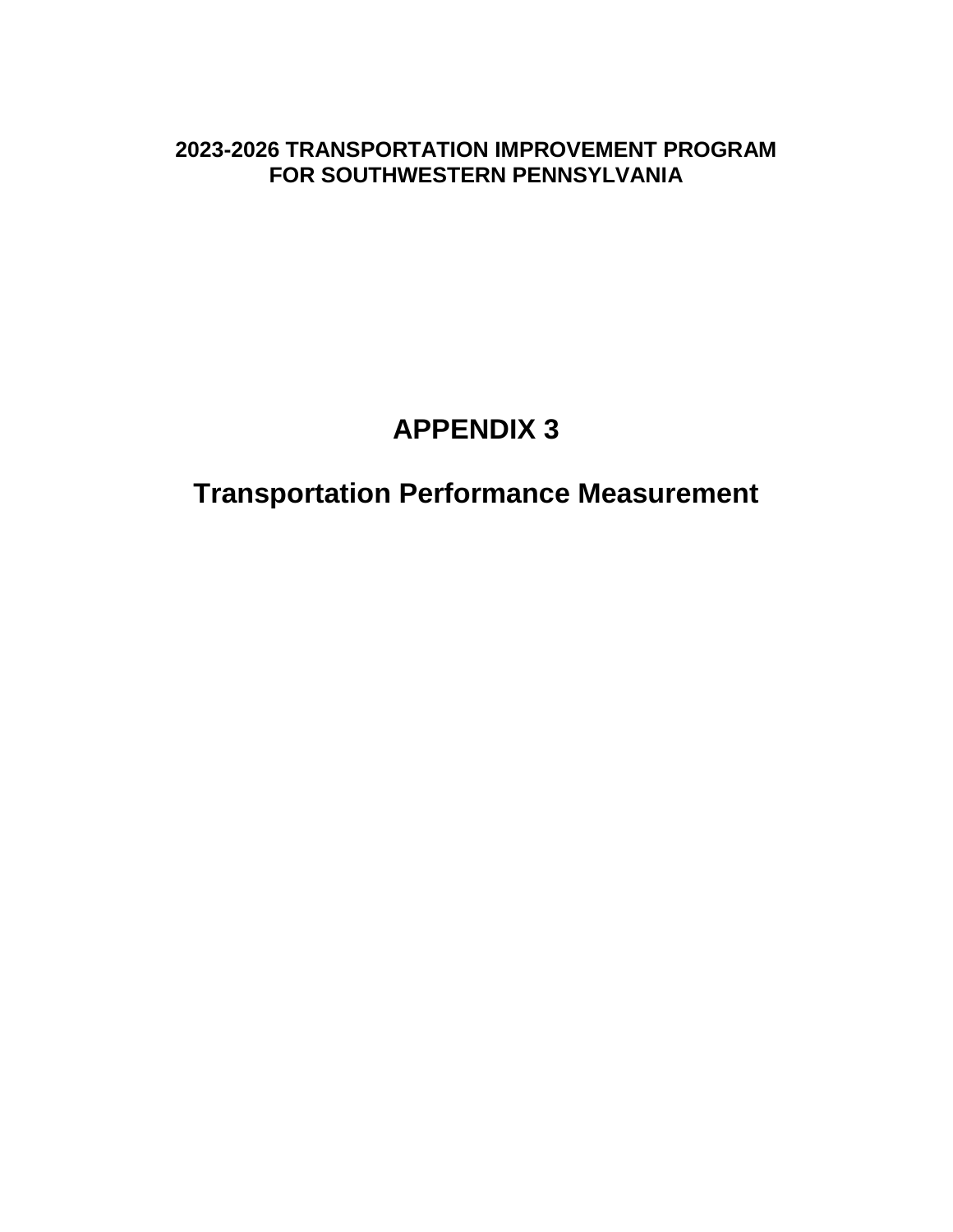# **Appendix 3: Transportation Performance Management**

## **Introduction**

Transportation performance management is a strategic approach to transportation investments that uses system data to make investment and policy decisions to meet national performance goals. The Moving Ahead for Progress in the 21<sup>st</sup> Century Act (MAP21) and Fixing America's Surface Transportation (FAST) Act established Performance-Based Planning and Programming (PBPP) requirements as part of Transportation Performance Management rules for both highway programs and public transportation. This approach continues with the Infrastructure Investment and Jobs Act (IIJA) enacted in November, 2021.

National transportation goals cover a range of key management issues: highway safety, transit safety, infrastructure condition, congestion reduction, system reliability, freight movement and economic vitality, environmental sustainability, and reduced delivery delays (23 U.S. Code Section 150). The legislative framework also establishes performance measure requirements for the National Highway Performance Program (NHPP), the Highway Safety Improvement Program (HSIP), and the Congestion Mitigation and Air Quality (CMAQ) Improvement Program. These performance measure processes are further detailed in 23 CFR Part 490.

National public transportation policy and goals focus on individual mobility and environmental impacts and include related national goals such as air quality, energy conservation, international competitiveness, and individual mobility needs for specific populations such as the elderly, people with disabilities, and the economically disadvantaged. Performance measure requirements related to these national goals are established in two key areas: Transit Asset Management (49 U.S. Code Section 5326) and Public Transportation Safety (49 U.S. Code Section 5329).

State Departments of Transportation, Metropolitan and Rural Planning Organizations (MPOs/RPOs), and operators of public transportation are required by 23 CFR Part 450 to jointly agree upon written provisions to collect and share data, cooperatively develop and update performance targets, and report performance targets and ongoing progress towards attaining the targets.

PennDOT, in cooperation with MPOs/RPOs, has developed a Performance-Based Planning and Programming (PBPP) Procedures document to serve as Pennsylvania's provisions for PBPP roles and responsibilities (March 2019). A joint SPC-PennDOT Written Provisions Acknowledgement letter dated 3/29/2019 establishes cooperatively-developed joint-processes for highway safety performance (PM1), National Highway System performance (PM2), and NHS system performance/freight movement/CMAQ measures (PM3).

Separate processes for Transit Asset Management measures are documented in the Port Authority of Allegheny County Transit Asset Management Plan (PAAC TAM Plan, October 2018) and the Pennsylvania Transit Asset Management Group Plan (PennDOT, September 2018). Written Provision Acknowledgements between SPC, PennDOT and each transit agency in the region have been completed accepting PBPP-based Transit Asset Management roles and responsibilities. In accordance with federal planning provisions, in August 2018, SPC formally acknowledged receipt of the Public Transportation Agency Safety Plans (PTASP) and Safety Performance Targets for the Port Authority of Allegheny County and the Pennsylvania Department of Transportationdeveloped PTASP's and Safety Targets for Beaver County Transit Authority, Butler Transit Authority, Fayette Area Transportation Authority, Mid-Mon Valley Transit Authority, Washington County Transit Authority, and Westmoreland County Transit Authority, the small urban transit operators and direct recipients of FTA funding for the Pittsburgh Transportation Management Area. SPC formally agreed to support the Safety Targets established in those plans for transit modes: Rail, Bus, Commuter Bus, and Demand Response (Paratransit).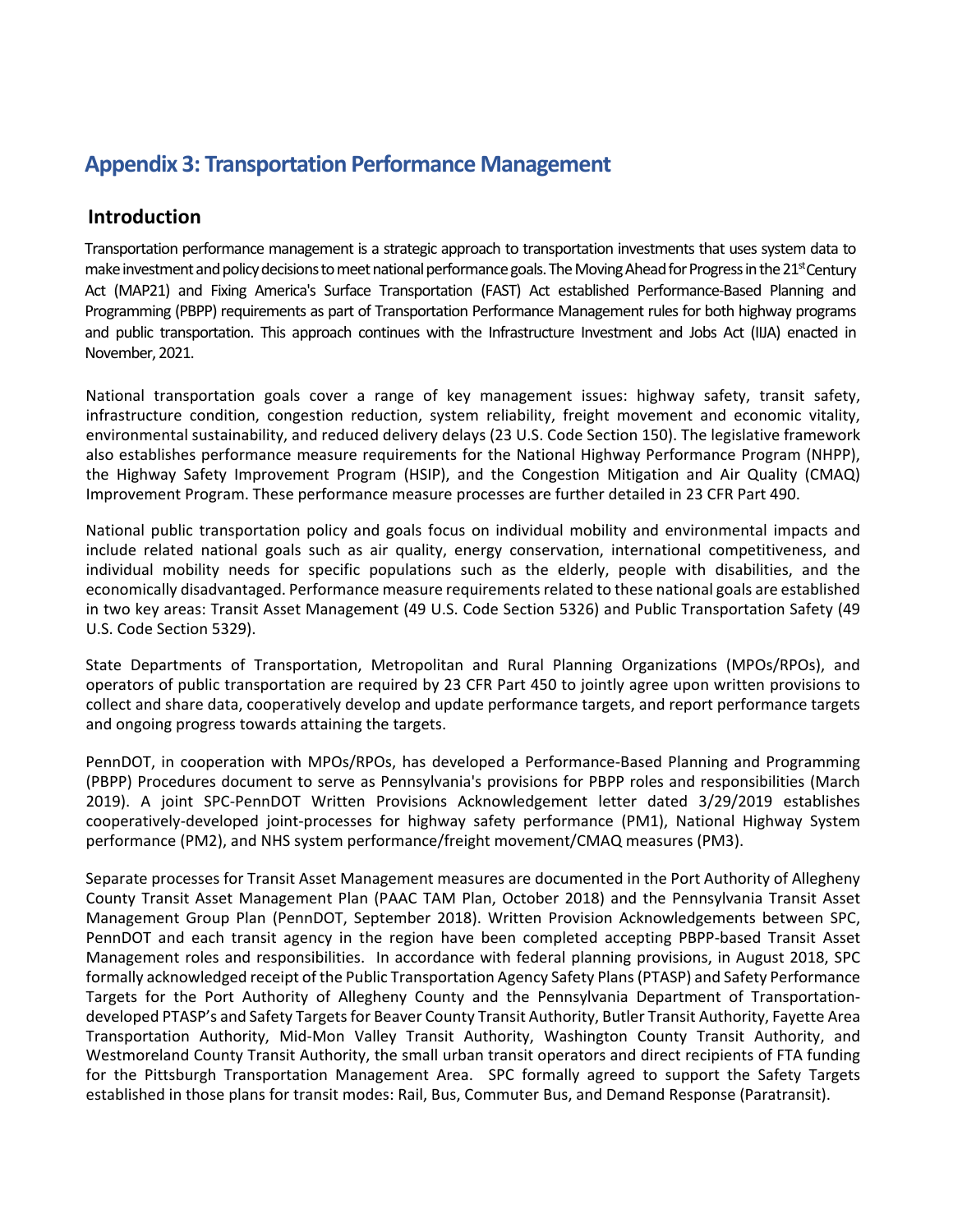The federal PBPP targets must be integrated with (and consistent with) other performance-based planning efforts undertaken, such as the Pennsylvania Strategic Highway Safety Plan (and Regional Safety Action Plan), the National Public Transportation Safety Plan (and Transit Agency Safety Plans), state and agency transit asset management plans, the Pennsylvania Transportation Asset Management Plan (June 2019), the MPO Congestion Management Process, and the MPO CMAQ performance plan.

The scope of MPO Long-Range Transportation Plan (LRTP) planning requirements is included in 23 CFR 450.324. The MPO LRTP must include required performance measures, performance targets and a system performance report that includes an evaluation of system performance with respect to the performance targets, describing progress in comparison with system performance recorded in previous reports. The SPC LRTP includes performance measures and targets as well as baseline performance data for these measures. The initial system performance report and progress description will be due upon completion of the first scheduled performance period for each measure. The SPC TIP is an important element for achieving SPC performance targets.

The Transportation Improvement Program (TIP) must demonstrate consistency with the LRTP as well as other performance management plans. Projects included in the TIP must be consistent with and reflect the LRTP's investment priorities. The TIP should also provide a description of how the TIP will work toward achievement of the performance targets established in the LRTP and link the performance targets with investment priorities.

In addition to considering PBPP as part of program development, SPC has taken steps to document and share the region's performance measure progress. In 2020, SPC published a standalone TPM webpage on its website <https://spctpm-spc.hub.arcgis.com/> that is regularly updated and serves as the go-to resource to find the region's performance measures and condition data. The website serves as a comprehensive PBPP resource and complements the documentation included in the TIP and LRTP. The webpage shares timely data updates, explains TPM and its connection to the federal legislation and the PBPP requirements, and includes key definitions and useful context that clearly explains how SPC and its planning partners collaborate on establishing and updating performance targets. The webpage also includes "useful links" to related planning documents, data sources, and legislation.

## **Highway Safety Performance Measures**

The FHWA final rule for the National Performance Management Measures: Highway Safety Improvement Program (HSIP) and Safety Performance Management Measures (Safety PM) were published in the Federal Register (81 FR 13881 and 81 FR 13722) on March 15, 2016 and became effective on April 14, 2016.

The HSIP Final Rule updates the HSIP regulation under 23 CFR Part 924 to be consistent with MAP-21 and the FAST Act, and clarifies existing program requirements. The Safety PM Final Rule adds Part 490 Subpart B to Title 23 of the Code of Federal Regulations to implement the performance management requirements in 23 U.S.C. 150.

The Safety PM, also referred to as PM1, Final Rule supports the HSIP, as it establishes safety performance measure requirements for carrying out the HSIP and to assess fatalities and serious injuries on all public roads.

The Safety PM Final Rule establishes five performance measures, calculated as five-year rolling averages, to be:

- Number of Fatalities
- Rate of Fatalities per 100 million Vehicle Miles Traveled (VMT)
- Number of Serious Injuries
- Rate of Serious Injuries per 100 million VMT
- Number of Non-Motorized Fatalities and Non-Motorized Serious Injuries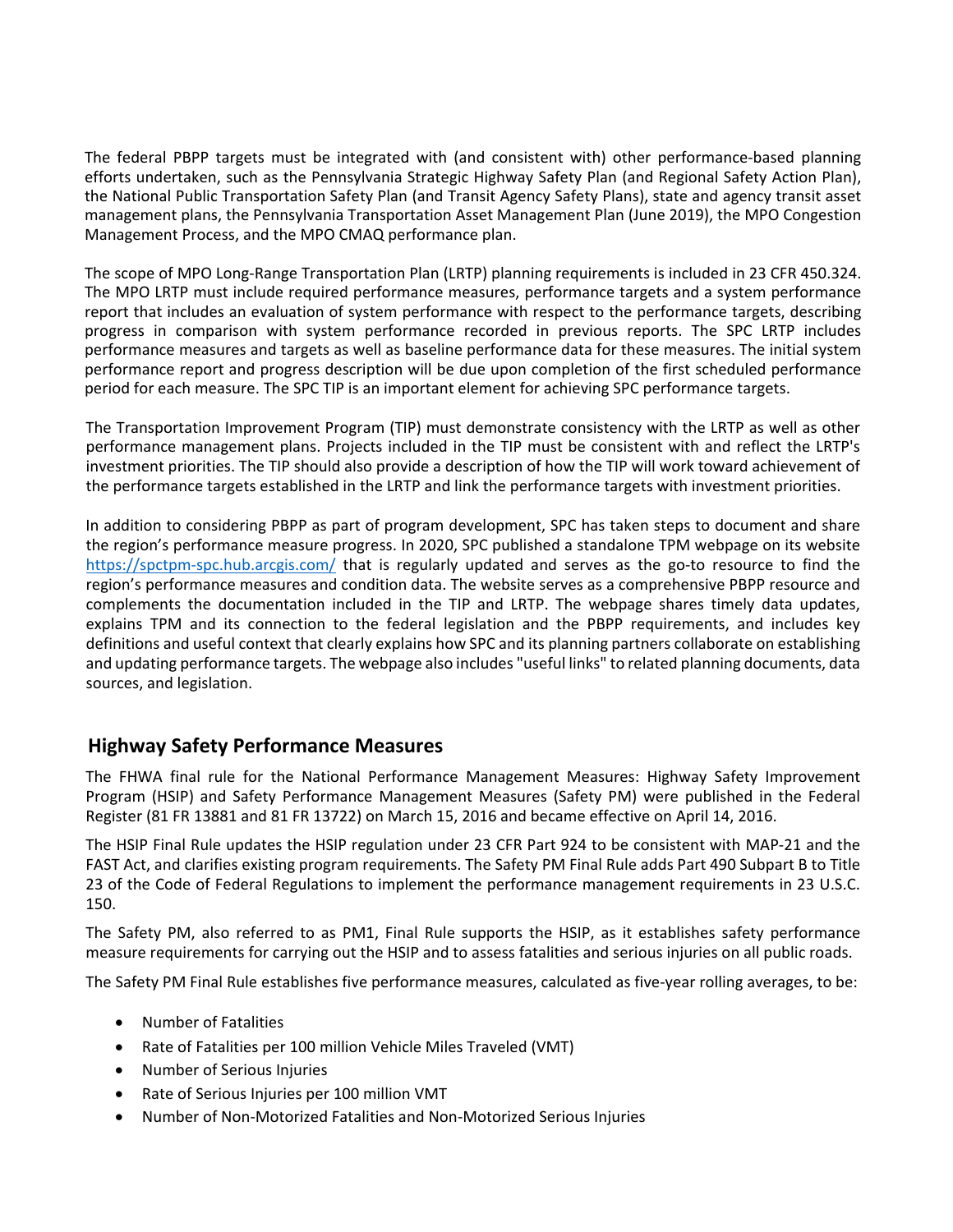# **Coordination on Target Setting**

Pennsylvania's historic comprehensive approach to the planning and programming process was utilized as a basis for PennDOT and MPO/RPO coordination on the state's safety targets. The coordinated efforts to deliver the Safety Targets began in April 2016 at a Statewide Safety Summit. The Summit focused on a variety of legislative, engineering, technology and behavioral topics.

Efforts continued when staff with representation from PennDOT and MPO/RPOs, including SPC, participated in a Federal Highway Administration (FHWA) Target Setting Peer Exchange in May 2016. At this meeting, participants discussed Pennsylvania data trends, MPO coordination, approval processes, and what it would take to be successful with implementing performance targets in Pennsylvania.

Pennsylvania's current [Strategic Highway Safety Plan \(SHSP\)](http://www.penndot.gov/TravelInPA/Safety/Documents/PA%20SHSP%202017-02-15%20(HRRR%20Errata).pdf) was updated in 2022. . It serves as a blueprint to reduce fatalities and serious injuries on Pennsylvania roadways by identifying Priority Emphasis Areas (Lane Departure Crashes, Impaired Driving & Pedestrian Safety) and additional Safety Focus Areas that have the most influence on improving highway safety on all public roads throughout the commonwealth. Using data-driven methods and implementing strategies pertaining to the emphasis and safety focus areas discussed throughout this document will have a high impact on driving down fatalities and serious injuries. The SHSP was developed and will be updated in conjunction with federal, state, local and private sector stakeholders including Pennsylvania's MPOs/RPOs.

SPC, with participation and support from its planning partners, established its first Regional Transportation Safety Action Plan (SAP) in 2015. This plan compared statewide crash trends to regional crash trends and identified regional safety focus areas. This plan also established the region's safety goals, which are to cut fatalities and serious injuries in half in the 25 year period 2006-2030. This plan was updated in 2020 to included incorporation of PennDOT's Highway Safety Network Screening data.

To strengthen communication and coordination efforts, Pennsylvania established a Safety Planning Workgroup with representation from PennDOT, the MPOs/RPOs and FHWA. The group includes technical safety and planning professionals that meet regularly to discuss relative topics such as the SHSP and performance measures. PennDOT and the MPOs/RPOs will continue to utilize the Workgroup to coordinate the state's safety target setting. Information discussed as part of this Workgroup will be shared at annual Statewide Planning Partners Meetings and bi-monthly conference calls.

PennDOT will be responsible for scheduling and conducting Safety Planning Workgroup calls, as well as annual Planning Partners meetings and conference calls where coordination on target setting will occur. MPOs/RPOs, including SPC, will be responsible for ensuring there is adequate representation on the Safety Planning Workgroup. SPC will ensure staff participates in Planning Partners meeting and conference calls to provide input into target setting.

## **Data Collection and Analysis**

Data for the fatality-related measures are taken from the Fatality Analysis Reporting System (FARS) and data for the serious injury-related measures are taken from the state motor vehicle crash database. The VMT are derived from the Highway Performance Monitoring System (HPMS).

PennDOT has collected traffic volumes for approximately 2,500 local highways. This extra traffic volume task for the network screening will also be a benefit for the new Model Inventory of Roadway Elements (MIRE) Fundamental Data Elements (FDE) collection mandate in the FAST Act.

PennDOT is responsible for reviewing the state's crash and fatality data and evaluating it for overall trends. PennDOT will compare these trends to what can be observed at a national level. PennDOT will assess the state and national trends to determine how they relate to the SHSP Goals and the *National Toward Zero Deaths*  initiative.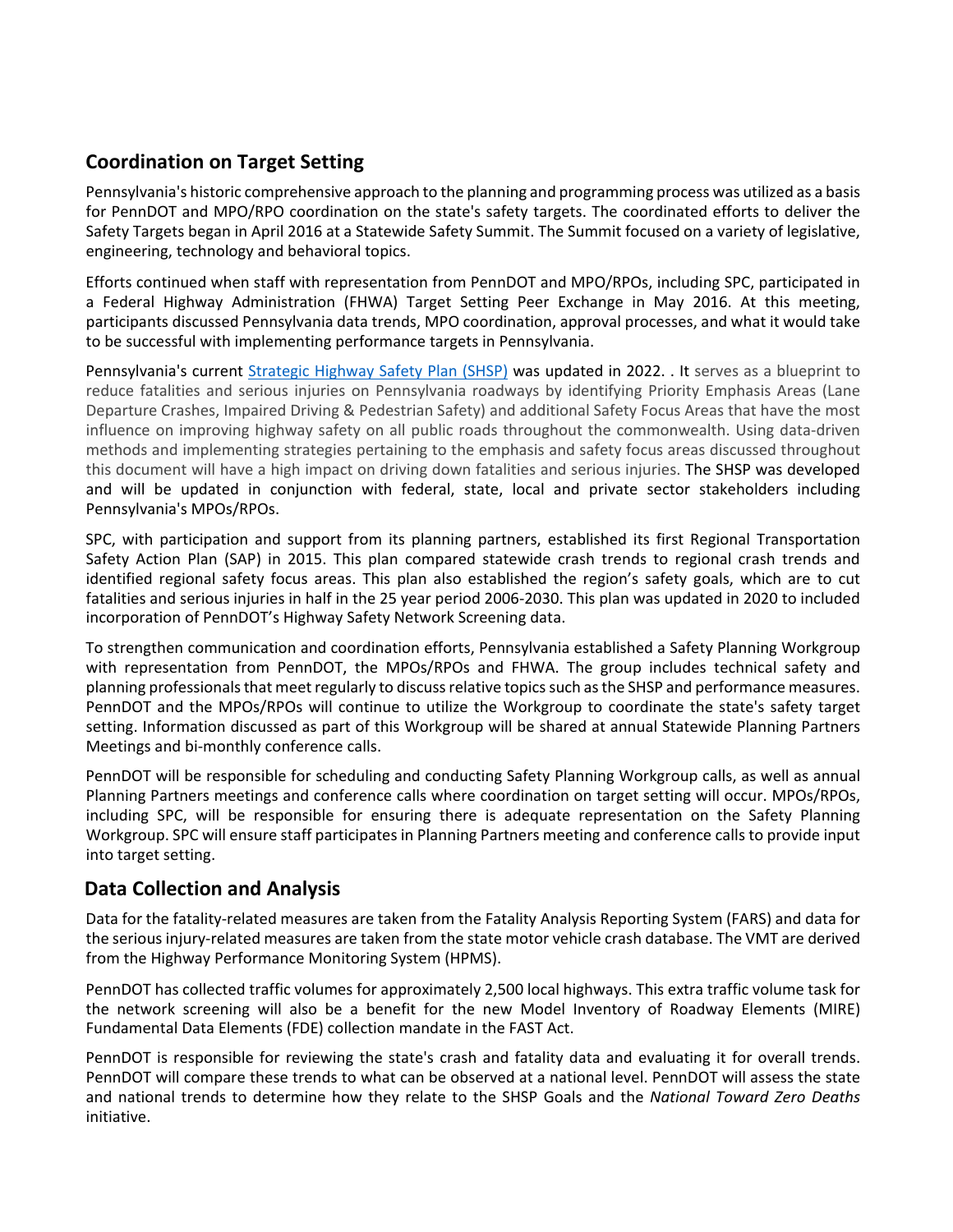PennDOT shares both the statewide data and planning region specific findings with the MPOs/RPOs to assist in their decision-making process as to whether they are going to support the state's targets or adopt their own. SPC also evaluates historical regional trends over a 15-year period.

PennDOT evaluated the overall trends for the state's crash and fatality data for the Baseline (2016-2018) and Target (2018-2022) periods. Over the past several years data yielded a downward trend of approximately one percent. This was compared to what was observed at a national level. Nationally these same numbers are rising. In support of the *National Toward Zero Deaths* initiative, there was the desire to be aggressive in trying to further reduce the numbers in Pennsylvania. This coupled with the emerging development of vehicle-assist technology and autonomous vehicles led all involved to the belief that a two percent annual reduction goal was both aggressive and obtainable. Serious injuries are on the rise regionally, statewide, and nationally. In addition, a federal definition change with regard to serious injury data and Pennsylvania's adoption of this change in 2016, resulted in more injuries being documented as serious. Based on these factors, PennDOT established a 0% reduction target for serious injuries statewide.

Upon reaching these conclusions, PennDOT shared both the statewide data and planning region specific data to the MPOs/RPOs to assist them in their decision-making process as to whether they were going to support the state targets or adopt their own.

## **Safety Targets**

In the last two reporting periods (2020 and 2021) SPC has endorsed PennDOT's statewide Safety Performance Target of a 2% reduction for all fatalities and 0% reduction in serious injuries. The following table shows the latest Statewide and Regional Targets.

| <b>Safety Performance</b><br><b>Measure</b>                                     | <b>Statewide</b><br><b>Baseline</b><br>$(2016 - 2020)$ | <b>Statewide Target</b><br>$(2018 - 2022)$ | <b>SPC Target</b><br>$(2018 - 2022)$ |
|---------------------------------------------------------------------------------|--------------------------------------------------------|--------------------------------------------|--------------------------------------|
| Number of fatalities                                                            | 1,140.6                                                | 1,113.7                                    | 213.7                                |
| Rate of fatalities per<br>100 million VMT                                       | 1.157                                                  | 1.205                                      | 1.151                                |
| Number of serious<br>injuries                                                   | 4,445.6                                                | 4,490.8                                    | 894.4                                |
| Rate of serious<br>injuries per 100<br>million VMT                              | 4.51                                                   | 4.86                                       | 4.816                                |
| Number of non-<br>motorized fatalities<br>and non-motorized<br>serious injuries | 761.2                                                  | 730.1                                      | 113.0                                |

**Table 3-1: Pennsylvania Statewide and Southwestern Pennsylvania Regional Safety Targets**

PennDOT will include state targets for all five of the safety performance measures as part of the annual Pennsylvania Highway Safety Improvement Program (HSIP) report submitted by PennDOT to FHWA by August 31<sup>st</sup> of each year. PennDOT will submit the state targets as part of the annual Pennsylvania Highway Safety Plan submitted to NHTSA by July  $1<sup>st</sup>$  of each year.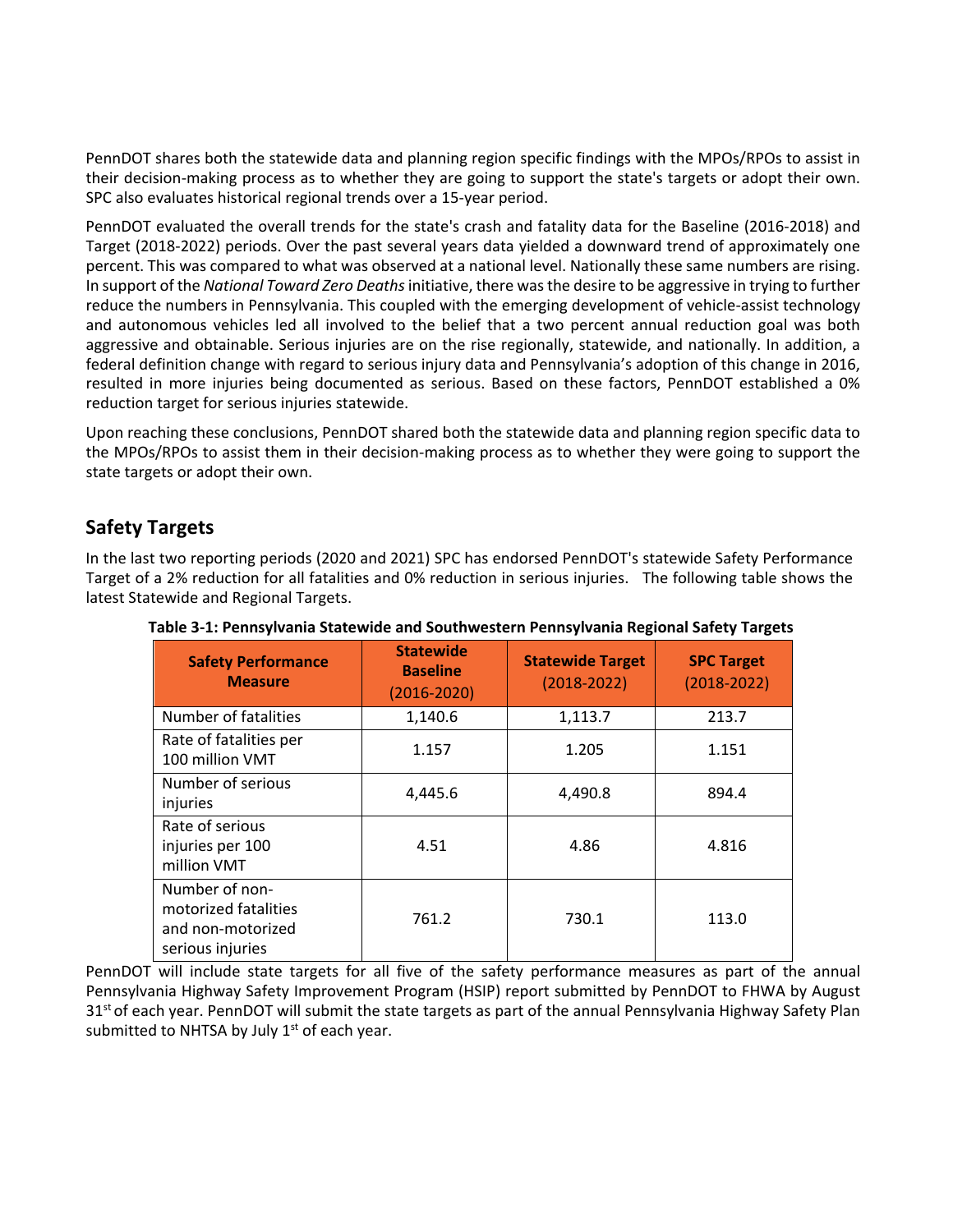## **Reporting on Progress toward Target Achievement**

The 2021 STIP and individual MPO/RPO TIPs were developed to ensure progress toward target achievement. The following has helped to ensure planned HSIP projects help to achieve a significant reduction of traffic fatalities and serious injuries on all public roads:

- Implementing the strategies in the 2022 Strategic Highway Safety Plan (SHSP) through a data-driven safety analysis, and the use of low-cost safety improvements systemwide to support achieving these reductions.
- In January 2017, the HSIP funding site was opened using Microsoft SharePoint. The HSIP funding site provides a single point of communication for all HSIP project eligibility and funding requests. Project applications are reviewed through an approval workflow involving PennDOT District and Central Office safety and planning staff.
- Projects are being planned and completed that were associated with the Intersection Safety Implementation Plan (ISIP) and Roadway Departure Safety Implementation Plan (RDIP).
- In 2017, Pennsylvania began using the PA Regionalized Safety Performance Functions (SPFs) for a statewide network screening of about 20,000 locations. These new evaluations will use the Highway Safety Manual's (HSM) analysis method of Excess Expected Average Crash Frequency with Empirical Bayes (EB) adjustments also known as Potential for Safety Improvement (PSI). This method will use the calculated expected crashes for a location and subtract the predicted crashes for that same location to produce an excess (or PSI) value. The new regionalized SPFs have been added to a Pennsylvania specific HSM analytical tool.
- Pennsylvania sets aside \$35 million per federal fiscal year (FFY) of HSIP funds to utilize to advance projects statewide that are evaluated and ranked based on benefit/cost analysis, HSM analysis, fatal and injury crashes, application of systematic improvements, improvements on local roads, and deliverability.
- Given SPC's recent safety target setting, regional efforts are being made to better coordinate and identify in a timely manner additional HSIP opportunities and successful applications as part of the MPO TIP process.
- SPC is organizing a coordinating committee that will meet on a regular basis to accomplish this. The committee will be comprised of safety and programming staff from SPC, PennDOT Districts, PennDOT Central Office, and others. Coordination meetings will include a discussion of crash data retrieved from the Pennsylvania Crash Information Tool and future planned projects. SPC plans to reintroduce a more formal regional HSIP process to this coordinating committee in the near future.
- SPC has integrated a safety evaluation into the project evaluation criteria in all of its discretionary funding programs (CMAQ, TA Set-Aside and SMART).
- SPC has conducted over 40 Road Safety Audits since 2009 that have assisted our PennDOT Districts and other planning partners with identifying safety mitigation for incorporation into potential funding applications and upcoming planned safety projects.

PennDOT will continue to include information on Safety Targets and progress towards meeting these targets as part of annual safety submissions to NHTSA and FHWA. It is expected that FHWA will determine if Pennsylvania has met or made significant progress toward meeting their 2018-2022 HSIP targets in December 2023. Four of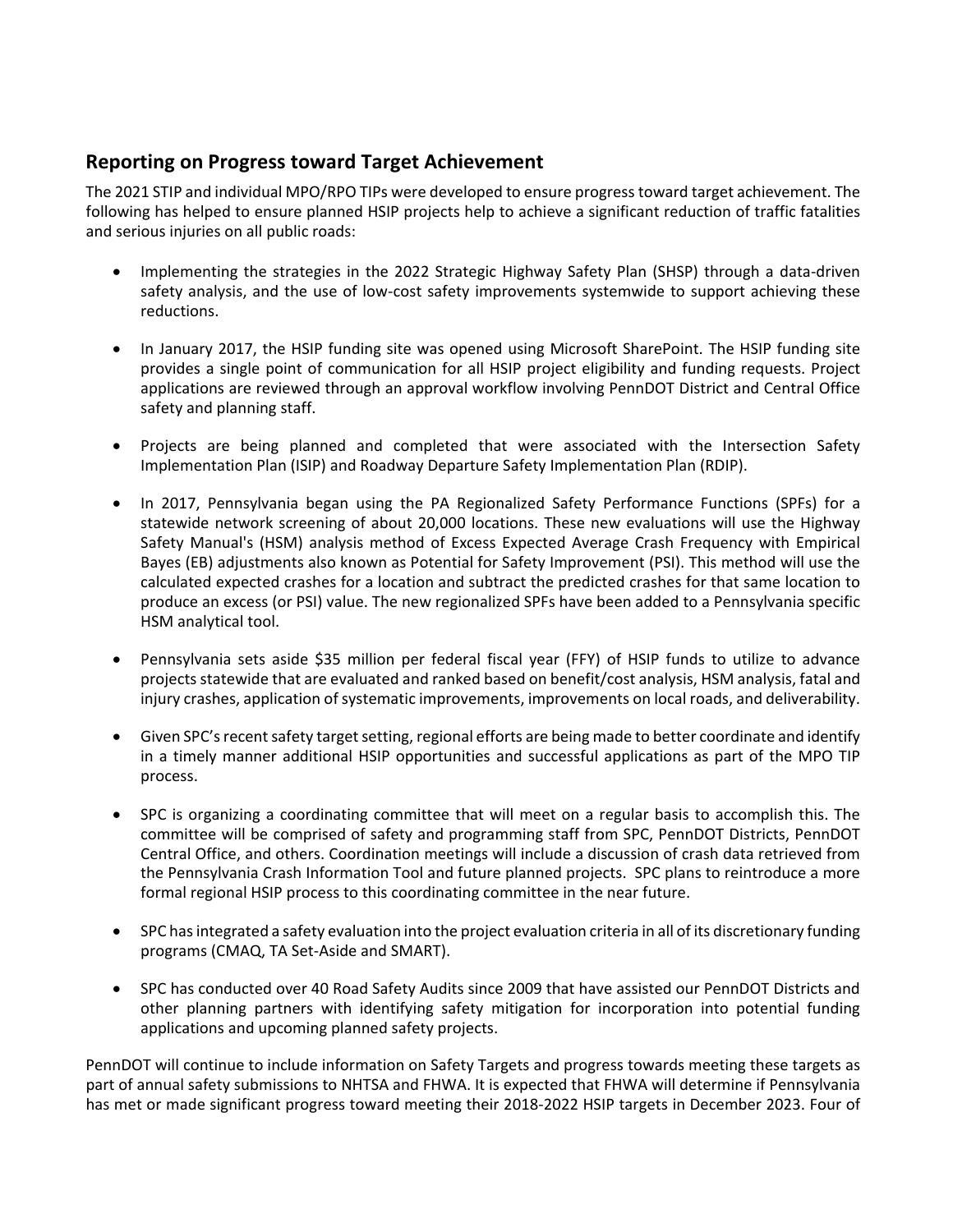the five measures will need to be met or significantly improved upon. FHWA will utilize 2016-2020 data as a baseline period for assessing significant progress. FHWA will report their findings to PennDOT by March 2024.

# **TIP Investment in Projects that Improve Safety**

The 2023-2026 TIP includes a significant investment in safety projects. In the four-year TIP period over \$195 million will be invested in 39 safety projects that will increase the safety of the region's highway and bridge infrastructure. These safety projects include over \$7.7 million in railroad crossing safety. Notable 2023 safety projects include (Project ID/MPMS, in parentheses):

- SR 28 Goheenville Dip (69141)
- SR 422 Margaret Road Intersection Realignment (85574)
- Sugar Run Road Intersection Improvement (96659)
- US 119 McClure Road/Kingview Road Interchange (96661)
- I-376 Banksville Interchange (97028)
- Bebout Road /E. McMurray Road Intersection Improvement (109025)
- Valleybrook/Bebout Road Intersection Improvement (109242)
- Donohoe Road/Georges Station Road Intersection Improvement (113823)
- US 30 and Georges Station Road Intersection Improvement (114390)
- SR 30/SR48 Intersection Improvement (116555)
- SR 3021 Safety Improvements (110783)
- US 30 Corridor and Safety Improvements (110900
- District 11 Guiderail Improvements (114242)
- Allegheny County Wrong Way Detection Systems (117911)

## **Pavement/Bridge Performance Measures**

The FHWA final rule for the National Performance Management Measures: Assessing Pavement Condition for the National Highway Performance Program and Bridge Condition for the National Highway Performance Program was published in the Federal Register (82 FR 5886) on January 18, 2017 and became effective on February 17, 2017.

This final rule is the second in a series of three related rulemakings that together establish a set of performance measures for state DOTs and MPOs to use as required by MAP-21 and the FAST Act.

The final rule established performance measures for all state DOTs to use to carry out the National Highway Performance Program (NHPP) and to assess the condition of the following: Pavements on the National Highway System (NHS) (excluding the Interstate System), bridges carrying the NHS that includes on- and off-ramps connected to the NHS, and pavements on the Interstate System. The NHPP is a core federal-aid highway program that provides support for the condition and performance of the NHS and the construction of new facilities on the NHS. The NHPP also ensures that investment of federal-aid funds in highway construction is directed to support progress toward the achievement of performance targets established in a State's Transportation Asset Management Plan (TAMP) for the NHS. This final rule establishes regulations for the new performance aspects of the NHPP that address measures, targets, and reporting.

The pavement and bridge performance measures include:

- Percent (%) of Interstate pavements in Good condition
- Percent (%) of Interstate pavements in Poor condition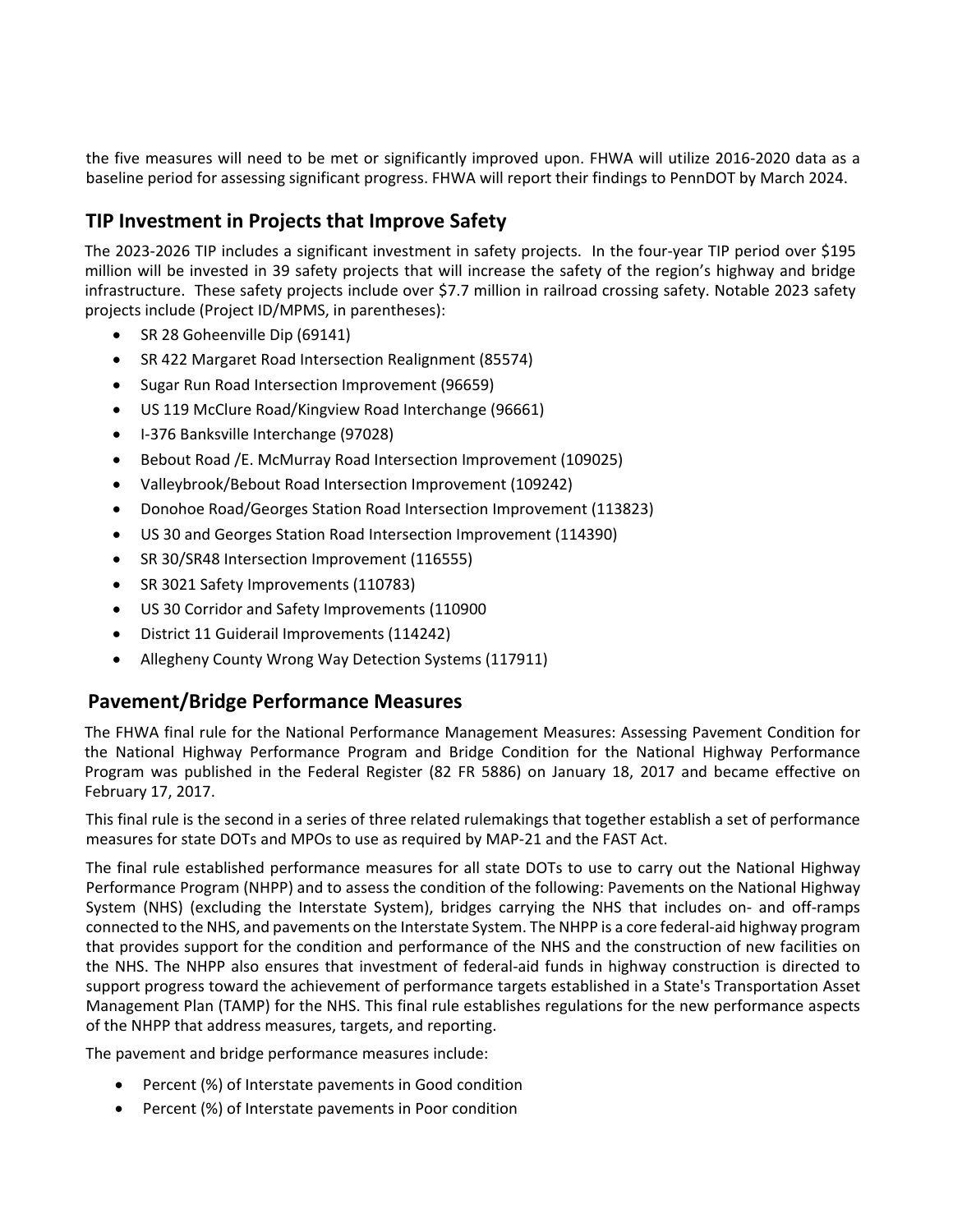- Percent (%) of non-Interstate NHS pavements in Good condition
- Percent (%) of non-Interstate NHS pavements in Poor condition
- Percent (%) of NHS bridges by deck area classified in Good condition
- Percent (%) of NHS bridges by deck area classified in Poor condition

## **Coordination on Target setting**

PennDOT submitted to FHWA a Mid Performance Period Progress Report in October 2020 that included adjustments to their 4-year targets and a determination of significant progress for NHPP targets. SPC adopted on September 24, 2020 PennDOT's updated targets for statewide NHS pavement and bridge conditions (PM-2). To satisfy coordination requirements [23 CFR 490.105(e) (2)], PennDOT has coordinated with Planning Partners in the development of the measures and selection of targets to ensure consistency to the maximum extent practicable.

A Transportation Asset Management Plan Steering Committee was formed in January 2017 and held a series of six meetings through April 2018. The committee is comprised of PennDOT Executive Management, staff from the Federal Highway Administration, the Pennsylvania Turnpike Commission, as well as PennDOT's Engineering Districts, Asset Management Division, Center for Program Development and Management, Bureau of Planning and Research, and Highway Safety and Traffic Operations Division. The committee coordinated the development, submission, and implementation of the Transportation Asset Management Plan (TAMP), and the pavement and bridge condition performance measures.

- A workshop was conducted on October 12, 2017 with PennDOT, Planning Partners and FHWA Pennsylvania Division staff related to fully integrating an asset management approach into decisionmaking.
- A workshop was conducted on January 11, 2018 with PennDOT and FHWA Pennsylvania Division staff to identify future steps and requirements related to the Transportation Performance Management (TPM) rulemaking.
- PennDOT provided status updates on the development of performance measure data, tools and

methodologies to the Planning Partners. On October 18, 2017, PennDOT provided an overview of the performance measures and general approaches for target setting at the Planning Partners fall conference in State College. On a March 20, 2018 conference call, PennDOT provided a status update on the development of baseline measures and targets.

- PennDOT conducted a webinar May 9, 2018 to review the state DOT targets with the Planning Partners.
- PennDOT has developed the Pennsylvania Department of Transportation MAP-21 and FAST Act Performance Management Road Map to provide Planning Partners with a resource on the performance measure requirements and calculations.

PennDOT provides Planning Partners with updated annual PM-2 condition reports for statewide, region, and PennDOT District highway networks in July or August each year. These reports include data on actual condition of roadways and bridges, and any revisions in the forecasted condition targets – PM-2 targets for federal Interstate and NHS performance measures, and for other highway networks as well. The performance data and updated targets identified in Tables 3-5 and 3-6 (below) are based on PennDOT's 2020 PM-2 Report.

By October 2022 SPC is expected to review PennDOT's 2021 Performance Measure Annual Report and either accept PennDOT's updated statewide PM-2 targets or submit targets self-determined by the MPO. SPC's review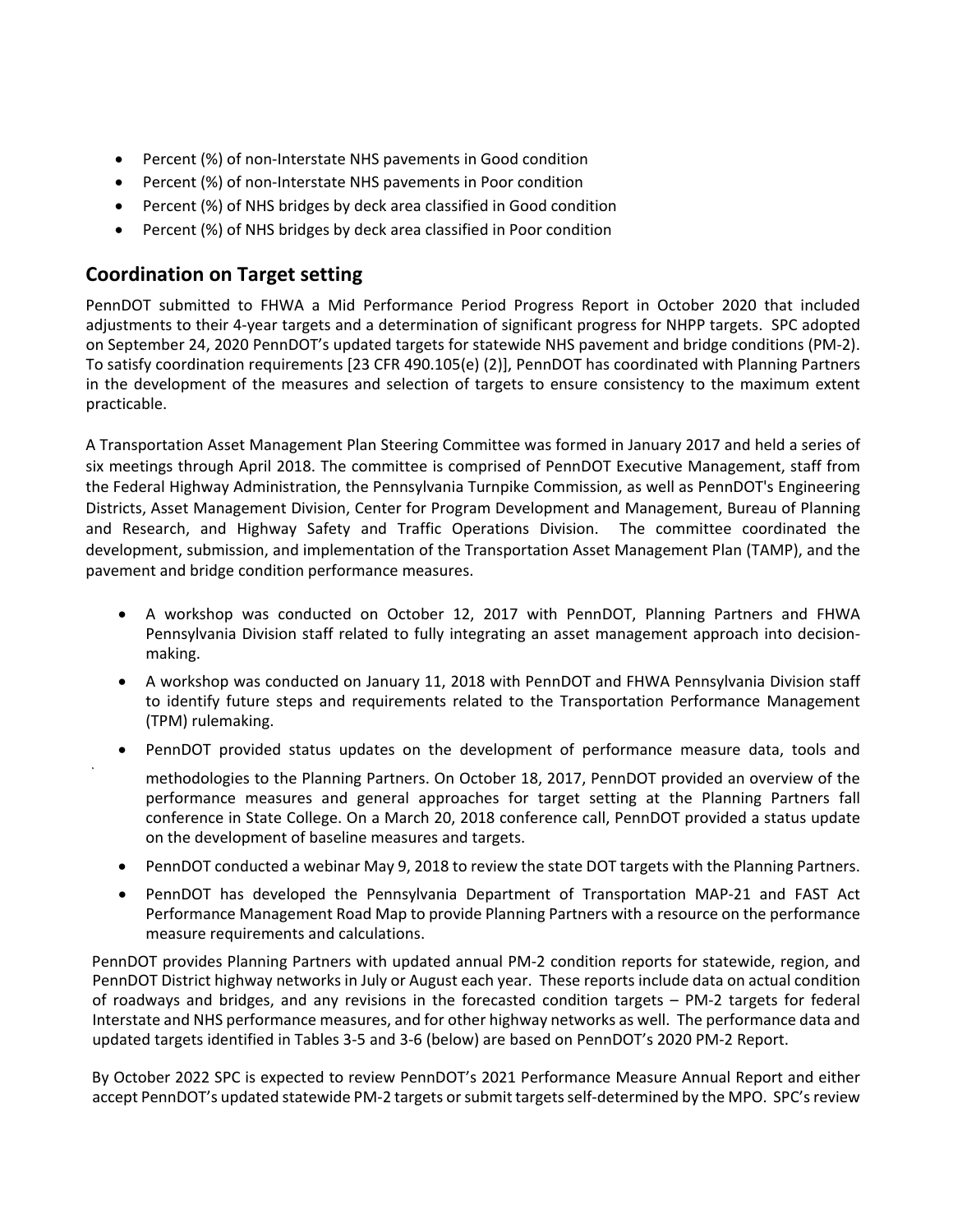will be based on the 2021 PM-2 Annual Report, expected in July or August. Tables 3-5 and 3-6 will be updated again at that time.

# **Data Collection and Analysis**

PennDOT will collect and perform the analysis of the data for the pavement and bridge performance measures.

#### **Pavement**

Determining pavement condition requires rigorous data collection. In the past, all PennDOT data was collected for each roadway segment, which are approximately one-half-mile in length. 23 U.S.C. 119 now requires that all distress component information be collected for one-tenth-mile increments. PennDOT and its partners have adjusted their pavement data collection to meet FHWA standards. Data collection at the tenth-mile increment level began in 2017 for cracking, rutting, and faulting and was used in submission of the TAMP.

Pavement performance measures required for FHWA reporting include the following four distress components:

- **International Roughness Index (IRI)** Quantifies how rough the pavement is by measuring the longitudinal profile of a traveled wheel track and generating a standardized roughness value in inches per mile.
- **Cracking** Measures the percentage of pavement surface that is cracked.
- **Rutting** Measures the depth of ruts (surface depression) in bituminous pavement in inches.
- **Faulting** Quantifies the difference in elevation across transverse concrete pavement joints in inches.

These distress measurements translate to good, fair, or poor condition scores. The following table summarizes the pavement condition metrics for IRI, cracking, rutting, and faulting.

| Rating                         | Good   | Fair                                         | Poor                                      |
|--------------------------------|--------|----------------------------------------------|-------------------------------------------|
| IRI (inches/mile)              | $95$   | $95 - 170$                                   | >170                                      |
| <b>Cracking Percentage (%)</b> | <5     | CRCP: 5-10<br>Jointed: 5-15<br>Asphalt: 5-20 | CRCP: >10<br>Jointed: >15<br>Asphalt: >20 |
| <b>Rutting (inches)</b>        | < 0.20 | $0.20 - 0.40$                                | >0.40                                     |
| <b>Faulting (inches)</b>       | < 0.10 | $0.10 - 0.15$                                | >0.15                                     |

#### **Table 3-2: Pavement Condition Metrics for IRI**

IRI and cracking apply to both bituminous and concrete pavements, while rutting is exclusively for bituminous and faulting is exclusively for concrete. Each one-tenth-mile pavement section is considered in good condition if all three of its distress components are rated as good, and in poor condition if two or more of its three distress components are rated as poor.

23 CFR part 490.315(a), Subpart C requires that no more than 5 percent of a state's NHS Interstate lane-miles be in poor pavement condition. If the threshold is not met, restrictions are placed on PennDOT's federal funding—specifically, National Highway Performance Program and Surface Transportation Program funds. FHWA has not established a minimum condition for NHS non-Interstate roadways, but requires the state DOT to establish performance targets.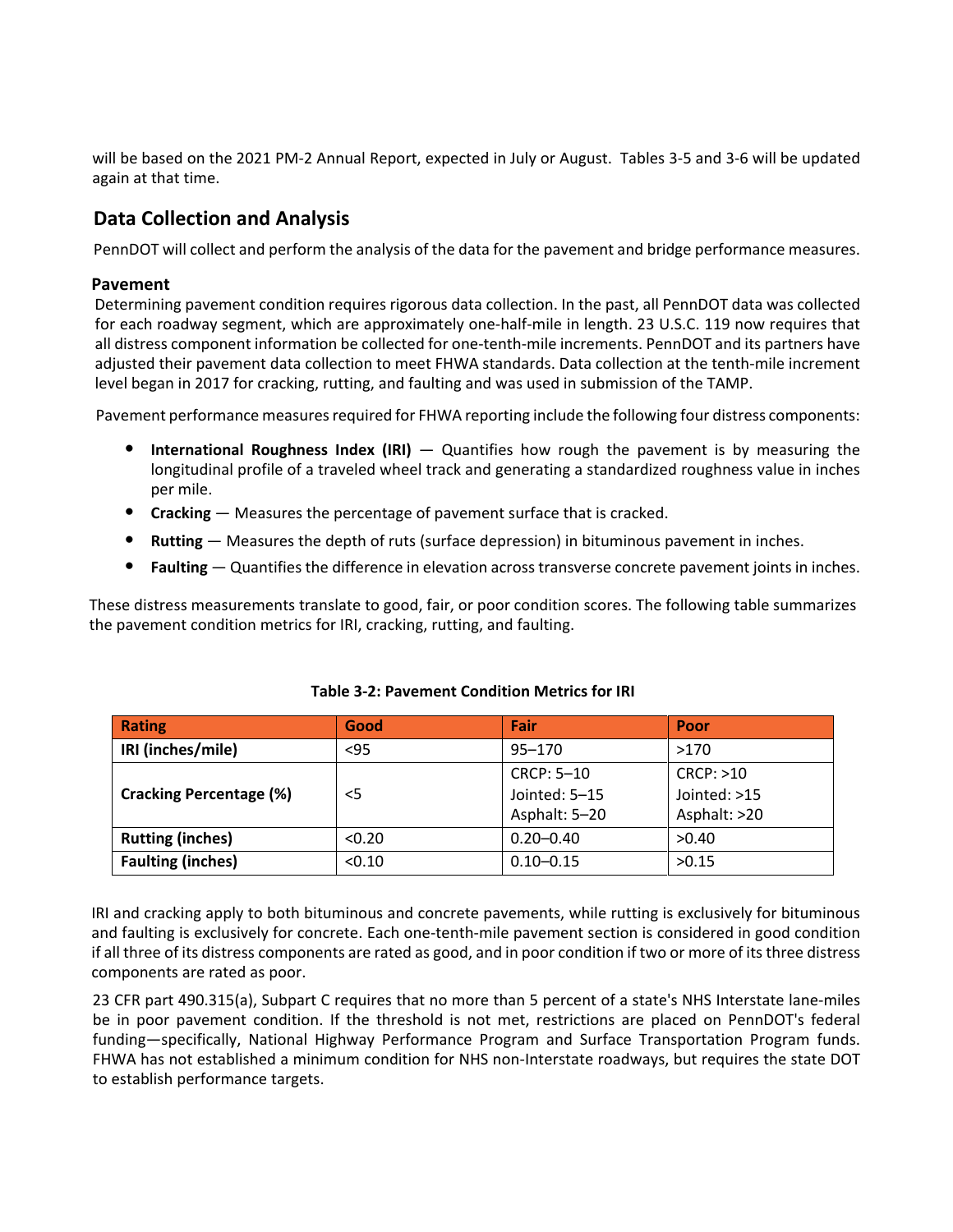23 CFR 490.313(b)(4)(i) requires the total mainline lane-miles of missing, invalid, or unresolved sections for Interstate System and non-Interstate NHS shall be limited to no more than 5 percent of the total lane miles. A section is missing if any one of the data requirements specified in 23 CFR 490.309 and 23 CFR 490.311(c) are not met or the reported section does not provide enough data to determine its Overall Condition.

Previously collected segment-level data for the years 2013-2016 was quantified and used to determine deterioration rates for each condition. Some assumptions related to significant repairs, segment averages and minor maintenance were included in deterioration. The overall deterioration rate was then increased by 3 percent to reflect the impact of inflation.

The resultant deterioration rates are provided in the following table:

| <b>Condition</b>           | <b>Interstate</b> | <b>NHS Non-Interstate</b> |
|----------------------------|-------------------|---------------------------|
| <b>Faulting (inch)</b>     | 0.00024           | 0.00153                   |
| <b>Concrete Cracking</b>   | 0.94%             | 0.89%                     |
| <b>Rutting (inch)</b>      | 0.00651           | 0.00890                   |
| <b>Bituminous Cracking</b> | 0.56%             | 0.90%                     |

### **Table 3-3: Pavement Deterioration Rates**

The appropriate deterioration rates were applied to each condition, and values for each tenth-mile increment were determined for the years 2021, 2025, and 2029 if nothing is done. Data from the MPMS for anticipated projects on the Interstate and NHS non-Interstate networks for the next eight years (2018-2029) was compiled. The mileage of the projects that affected pavement condition was determined, and these proportions were projected over the next four-year period (2022-2025) and the following four-year period (2026-2029). Projecting mileage beyond four years provided a better representation of the volume of work to be expected, assuming constant funding while reducing affected miles by 3 percent annual inflation. Given the mileages in good, fair, and poor condition, and the projected programmed miles in each condition, resultant mileages were determined for the years 2021, 2025, and 2029. The mileage with missing data was assumed constant over this duration.

## **Bridge**

The FHWA final rulemaking also established performance measures for all mainline Interstate Highway System and non-Interstate NHS bridges (23 CFR 490 Subpart D) regardless of ownership or maintenance responsibility, including bridges on ramps connecting to the NHS and NHS bridges that span a state border. FHWA's performance measures aim to assess bridge condition by deriving the percentage of NHS bridges rated in good and poor condition by deck area on the NHS.

Separate bridge structure condition ratings are collected for deck, superstructure, and substructure components during regular inspections using the National Bridge Inventory (NBI) Standards. For culvert structures, only one condition rating is collected (the culvert rating). A rating of 9 to O on the FHWA condition scale is assigned to each component. Based on its score a component is given a good, fair or poor condition score rating.

The table below summarizes the FHWA scoring system for bridge condition metrics for deck, superstructure, substructure, and culvert components.

## **Table 3-4: FHWA Scoring System for Bridge Condition**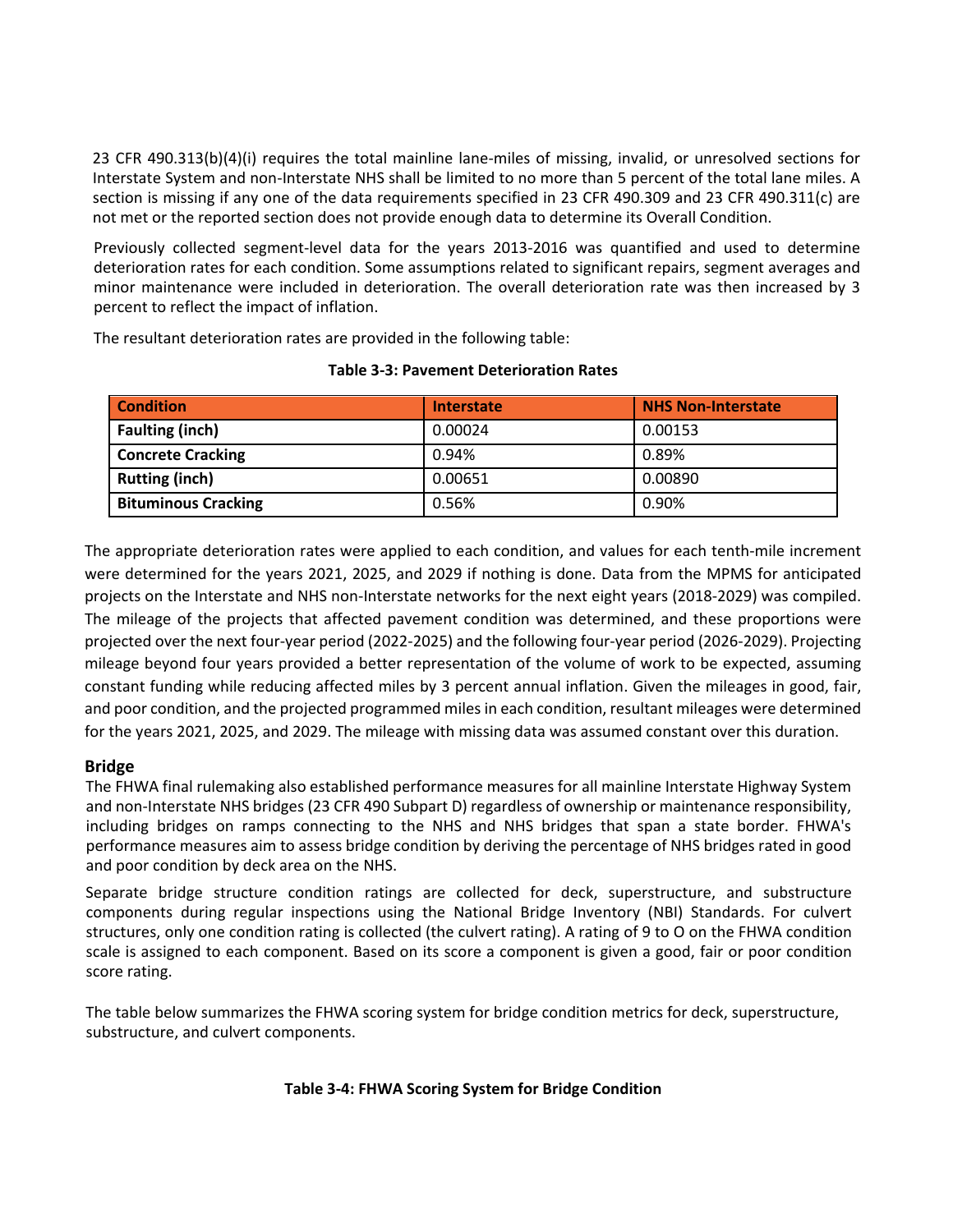| Rating         | Good     | Fair   | Poor |
|----------------|----------|--------|------|
| <b>Deck</b>    | $\geq 7$ | 5 or 6 | ≤4   |
| Superstructure | $\geq 7$ | 5 or 6 | ≤4   |
| Substructure   | $\geq 7$ | 5 or 6 | ≤4   |
| <b>Culvert</b> | $\geq 7$ | 5 or 6 | ≤4   |

A structure's overall condition rating is determined by the lowest rating of its deck, superstructure, substructure, and/or culvert. If any of the components of a structure qualify as poor, the structure is rated as poor. 23 CFR 490.411(a) requires that no more than 10 percent of a state's total NHS bridges by deck area are in poor condition.

Several different types of models have been created and run with historic data to determine the level of accuracy of the predictive models based on previous deterioration investigations. The outputs from the best performing models were combined and used in conjunction with historic trends to produce a short-term projection.

## **State Pavement and Bridge Performance Targets**

|                                                             | <b>Pavement Performance</b> |                       |                                 |                                 |
|-------------------------------------------------------------|-----------------------------|-----------------------|---------------------------------|---------------------------------|
| <b>Measure</b>                                              | <b>Baseline</b><br>2017     | <b>Actual</b><br>2020 | 2-year<br><b>Target</b><br>2022 | 4-year<br><b>Target</b><br>2024 |
| % of<br>Interstate<br>pavements<br>Good<br>in.<br>condition | 67.2 %                      | 70.8%                 | N/A                             | 60.0%                           |
| % of Interstate<br>pavements<br>Poor<br>in.<br>condition    | 0.4%                        | 0.7%                  | N/A                             | 2.0%                            |
| <b>Measure</b>                                              | <b>Baseline</b><br>2017     | <b>Actual</b><br>2020 | 2-year<br><b>Target</b><br>2022 | 4-year<br><b>Target</b><br>2024 |
| % of non-Interstate NHS pavements in<br>Good condition      | 36.8%                       | 34.6%                 | 35.0%                           | 33.0%                           |
| % of non-Interstate NHS pavements in<br>Poor condition      | 2.3%                        | 3.1%                  | 4.0%                            | 5.0%                            |

#### **Table 3-5: State Interstate and Non-Interstate NHS Pavement Targets**

PennDOT's pavement condition targets (its desired state of good repair) for NHS Interstate roadways mirror the federal standard: no more than 5 percent of Pennsylvania's NHS Interstate pavements shall be rated in poor condition.

PennDOT's pavement condition targets are consistent with its asset management objectives of maintaining the system at the desired state of good repair, managing to lowest life cycle costs (LLCC), and achieving national and state transportation goals.

**Table 3-6:** State NHS Bridge Targets

**Bridge Performance**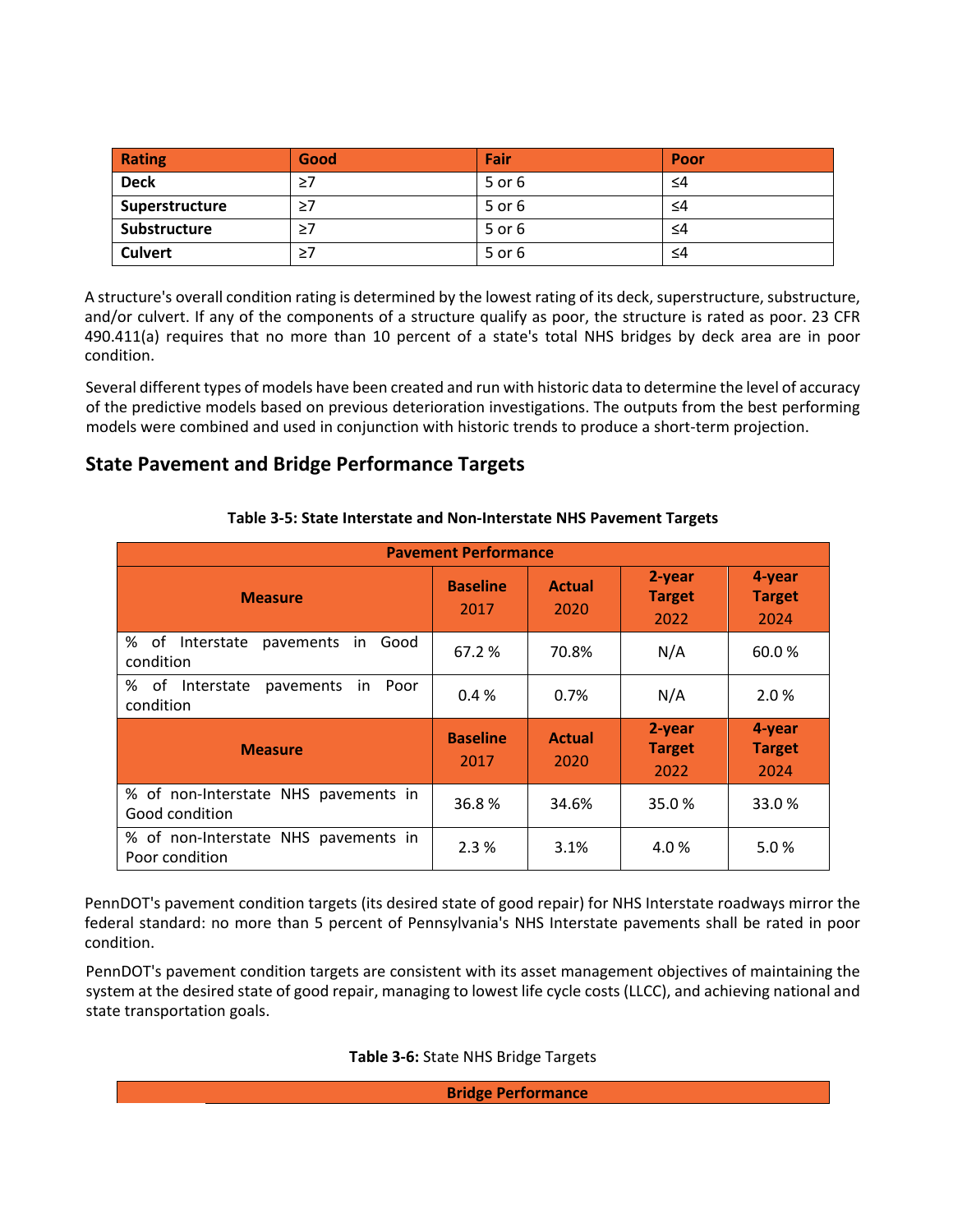| <b>Measure</b>                                                | <b>Baseline</b><br>2017 | <b>Actual</b><br>2020 | 2-year<br><b>Target</b><br>2021 | 4-year<br><b>Target</b><br>2023 |
|---------------------------------------------------------------|-------------------------|-----------------------|---------------------------------|---------------------------------|
| % of NHS bridges by deck area classified in Good<br>condition | 25.6%                   | 27.9%                 | N/A                             | N/A                             |
| % of NHS bridges by deck area classified in Poor<br>condition | 5.5%                    | 4.8%                  | 7.0%                            | 7.5%                            |

PennDOT's bridge condition targets are consistent with its asset management objectives of maintaining the system at the desired state of good repair, managing to LLCC, and achieving national and state transportation goals.

### **Reporting on Progress Toward Target Achievement**

PennDOT will need to report on performance at regular intervals. The first State DOT baseline performance period report was due October 1, 2018, for all measures in this rule.

Pennsylvania MPOs/RPOs that include, within their respective geographic boundaries, any portion of the applicable transportation network or area must report baseline conditions, targets and progress toward the achievement of their targets in TIPs and LRTPs adopted after May 20, 2019.

### **TIP Investment in Projects that Improve Pavement and Bridge Condition**

Project selection processes for the SPC 2023 TIP prioritize the selection of projects that will support the achievement of the region's performance targets for non-Interstate NHS pavements and bridges.

The 2023-2026 TIP includes a significant investment in the condition of the region's non-Interstate NHS roadway system, \$300 million, with the bulk of the investment (\$230 million) focused on roadway preservation projects. This investment will address over 60 segment miles currently in fair or poor condition. A sampling of notable NHS roadway projects (Project ID/MPMS#, in parentheses):

- 2048 William Penn Highway (27225)
- SR2040/Ceco Drive to Brownsville (28025)
- Liberty St, Jefferson Street (88284)
- Indiana Bypass Repair (88615)
- PA 28/Highland Park Interchange (91845)
- Seventh Avenue/W. Eighth Avenue (96559)
- SR 4005-PA954 to Oakland Avenue (100122)
- Charleroi Betterment (105426)
- Midland Beaver Road (109356)
- US 30 Corridor Improvements (110900)
- SR 51 Clairton Boulevard (111571)
- US 422 A15 Concrete Preservation (113645)
- Waynesburg Betterment (113683)
- SR 8 Butler to SR 308 (114789)
- US 422 County Line East (114936)
- SR 8 Butler Plant to Wildwood (115053)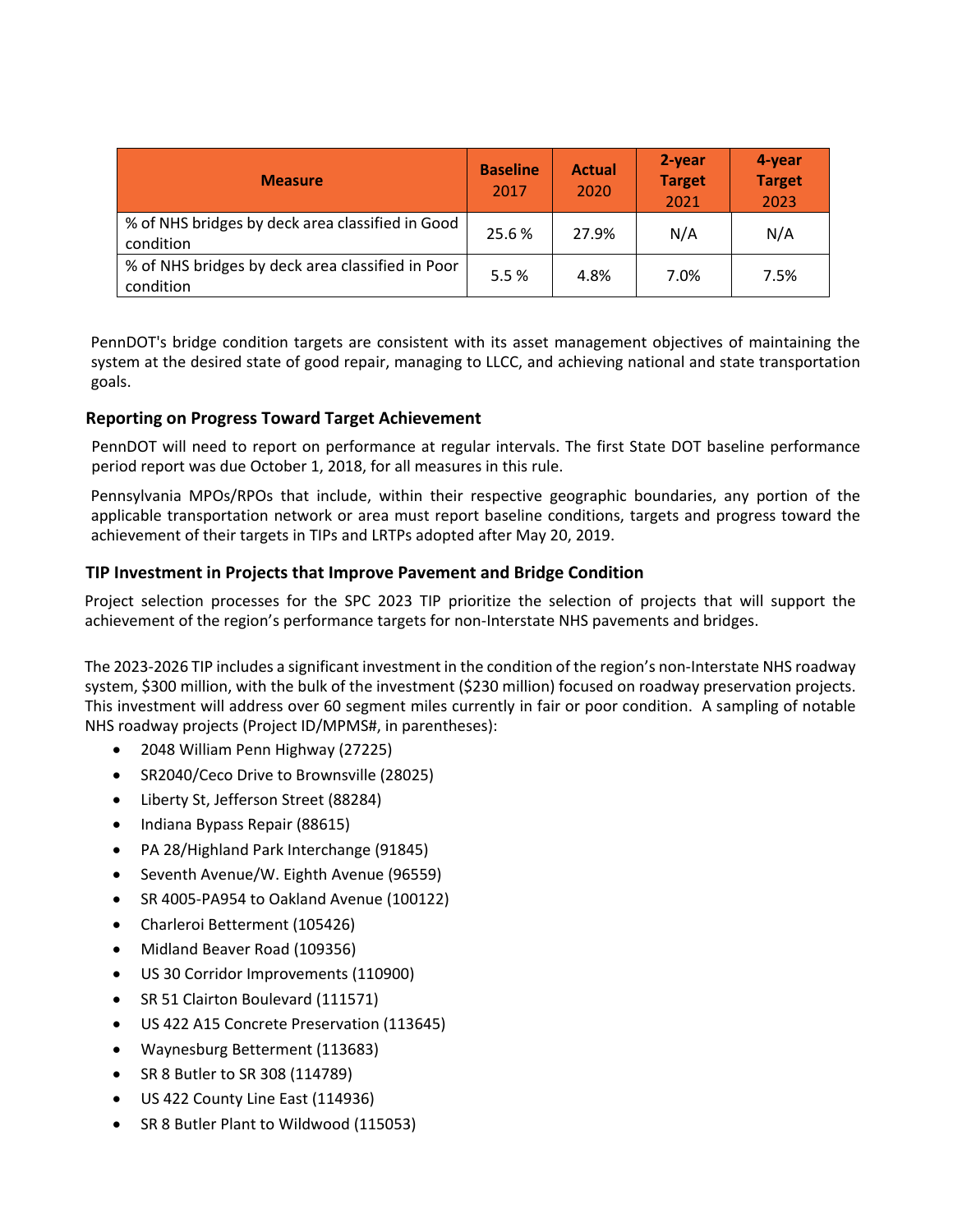- PA 66 Pavement Preservation (116179)
- SR 8 Northtowne Square to Butler (116590)
- PA 21 East of Waynesburg (117441)

The 2023-2026 TIP includes a significant investment in the condition of the region's non-Interstate NHS bridges, \$275 million, with \$100 million focused on bridge preservation projects. 18 of these bridges are currently in poor condition, the TIP is investing \$125 million to address 184,760 sq. ft. of poor bridge deck area. A sampling of notable NHS bridge projects:

- Tarentum Bridge Ramp A (63306)
- McKeesport Duquesne Bridge (63583)
- Electric Avenue over Falls Run (78232)
- Eight Avenue over Homestead Run (78441)
- PA356 over Pine Run (81751)
- Karns Crossing Bridge (86105)
- Rochester Road Culvert (86105)
- SR 3030 over US 30 (90834)
- Charles Anderson Bridge (91907)
- SR 2040 over Redstone Creek (93507)
- US 119 over Two Lick Creek (95852)
- Tarentum Bridge over NS RR (100624)
- East Washington Street Bridge (100743)
- Mack Park Bridge (105300)
- PA 21 over Toll Gate Run (105306)
- PA 18 Bridge over Beaver River (105441)
- US 40 over Catfish Run (113722)
- PA 88 over Peter's Creek (116204)

## **System Performance and Reliability Measures**

The System Performance and Reliability Measures are used by state DOTs and MPOs to assess the performance of the Interstate and non-Interstate National Highway System (NHS) for the purpose of carrying out the National Highway Performance Program (NHPP) (23 CFR 490 Subpart E); to assess freight movement on the Interstate System (23 CFR 490 Subpart F); and to assess traffic congestion and on-road mobile source emissions for the purpose of carrying out the Congestion Mitigation and Air Quality Improvement (CMAQ) Program (23 CFR 490 Subparts G and H). These system performance measures are collectively referred to as the PM-3 measures.

The PM-3 performance measures include:

- Performance of the National Highway System Statewide
	- o Percent of Person-miles Traveled on the Interstate System that are Reliable
	- o Percent of Person-miles Traveled on the Non-Interstate NHS that are Reliable
- Freight Movement on the Interstate System Statewide
	- o Interstate System Truck Travel Time Reliability Index
	- Measures to assess the CMAQ Program MPO Targets
		- o Annual Hours of Peak-Hour Excessive Delay (PHED) per Capita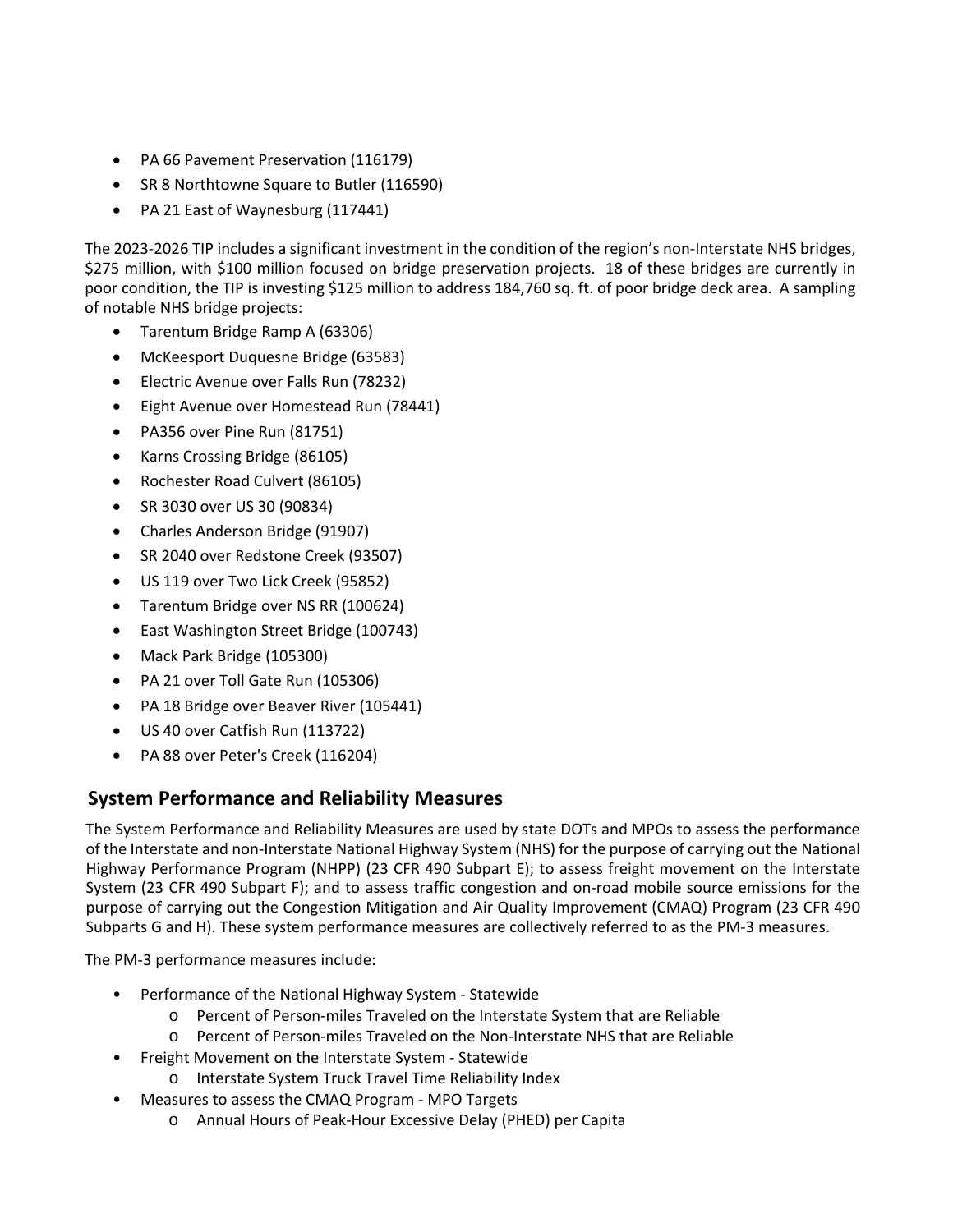- o Percent Non-Single Occupant Vehicle (SOV) Travel
- o On-Road Mobile Source Emissions Reduction for CMAQ-funded Projects

### **Coordination on Target Setting**

Baseline measures and initial statewide 2-year and 4-year targets were due May 20, 2018. SPC was to establish targets for the performance measures no later than 180 days after PennDOT established (or amended in the future) its targets. SPC adopted the statewide system reliability targets and adopted regional targets for the CMAQ Program on September 24, 2018. The establishment of the baseline measures and the initial two and four year targets is documented in the SPC report "*Congestion Mitigation and Air Quality Improvement Program: 2014-2017 Baseline Performance Period Report and 2018-2021 CMAQ Performance Plan*" (SPC, September 2018).

### **Data Collection and Analysis**

PennDOT and SPC have worked to identify and evaluate the data and tools used to produce the baseline performance measures and for reporting on progress in achieving the targets. The University of Maryland CATT Lab RITIS software platform is used to generate the travel time-based measures. Data from the U.S. Census Bureau's American Community Survey (ACS) and FHWA's CMAQ annual reporting system are used for the non-SOV travel and mobile source emissions measures, respectively. Future revisions and modifications to these tools may impact the reported performance measures and established targets.

## **Performance Measure (PM3) Targets**

Due to potential tool enhancements, limited historic information, and the need for additional research to understand the variances and factors influencing each of the performance measures, PennDOT and SPC established conservative targets for the 2018-2021 Performance Period. In some respects, these may be more appropriately referred to as benchmarks. PennDOT and SPC tracked the measures over the first 2-year period. States and MPOs are permitted to adjust their 4-year targets at the midterm of the performance period, representing data through 2019 in a report that was due to FHWA by October 1, 2020. SPC's report "*Congestion Mitigation and Air Quality Improvement Program: 2018-2021 CMAQ Performance Plan 2019 Mid Performance Period Report*" (SPC, September 2020) documents the data collection, analysis and state-MPO coordination that occurred through the first 2 years of the 4-year performance period.

For the three system reliability measures, PennDOT set statewide targets (sub-state targets are optional). MPO baseline reliability measures were provided for information purposes only. PennDOT worked closely with SPC and DVRPC to develop the annual peak hour excessive delay and Non-SOV travel targets and to include the necessary multi-state coordination partners in the target-setting process. The mobile source emission measure targets were produced statewide and by each MPO that is in nonattainment or maintenance of the National Ambient Air Quality Standards. The targets represent the amount of emissions to be reduced per day via projects selected to be funded with regional Congestion Mitigation and Air Quality Improvement (CMAQ) program funds. For the Mid-Performance period report, the 4-year system reliability targets were not adjusted. Nor were adjustments were made to the 4-year targets for peak hour excessive delay and Non-SOV travel. Based on clarified federal guidance, SPC's 4-year emission reduction targets were adjusted in the Mid-Performance Period Plan.

The tables below summarize the 2017 baseline values and initial 2-year and 4-year targets that were established in 2018. Also shown are the actual 2-year values, and the adjusted (if any) 4-year targets.

#### **Table 3-7: Travel Time and Annual Peak Hour Excessive Delay Measures**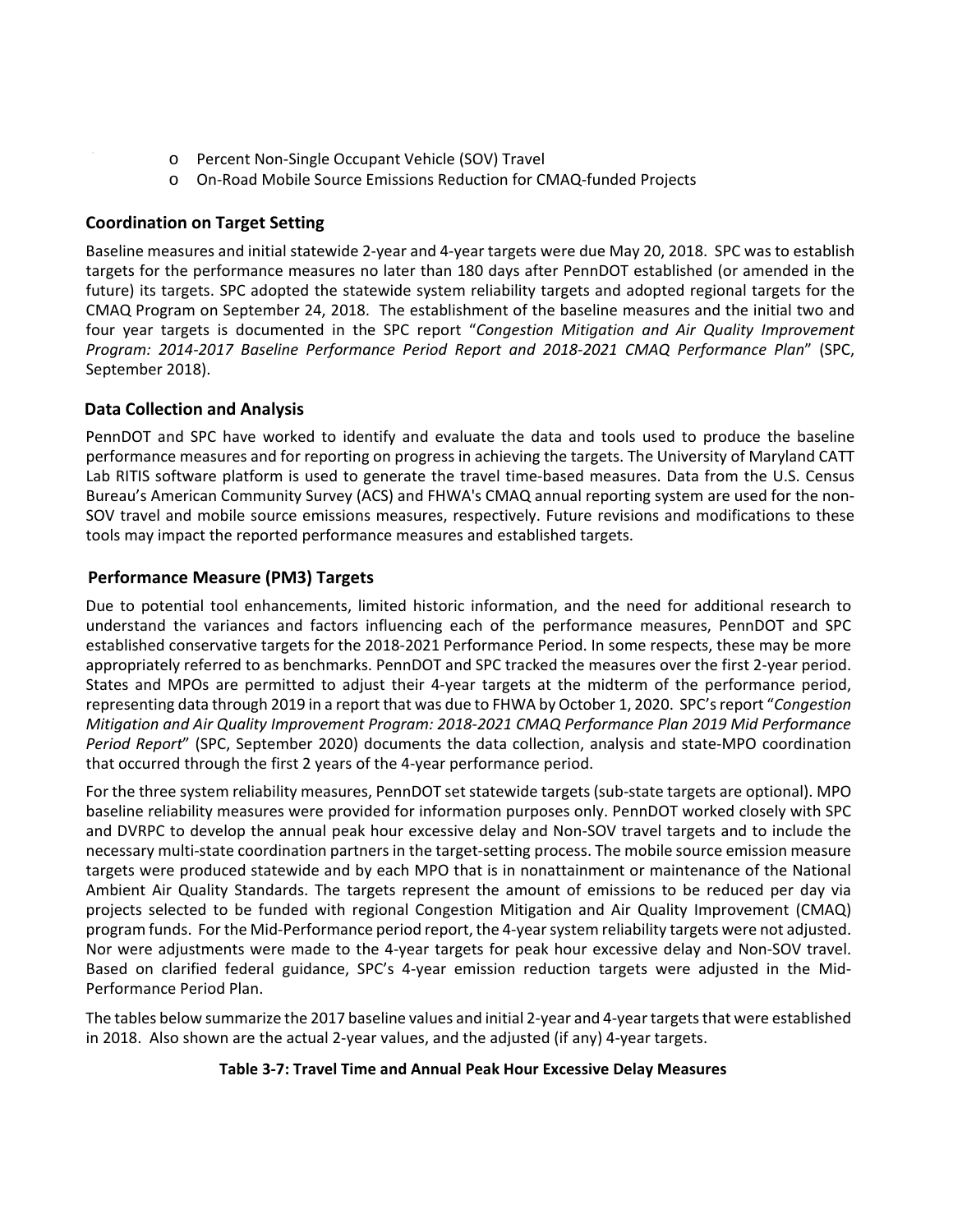|                                |                 | 2018 Base Year |               |        | 2020 Midterm Review    |
|--------------------------------|-----------------|----------------|---------------|--------|------------------------|
| <b>Travel Time Reliability</b> | <b>Baseline</b> | 2-Year Target  | 4-Year Target | Actual | <b>Adjusted Target</b> |
| Statewide                      | (2017)          | (2019)         | (2021)        | (2019) | (2021)                 |
| Interstate NHS                 | 89.8%           | 89.8%          | 89.8%         | 89.9%  | 89.5%                  |
| Non-Interstate NHS             | N/A             | N/A            | 87.4%         | 88.5%  | 87.4%                  |

|                         |                 | 2018 Base Year |               |        | 2020 Midterm Review    |
|-------------------------|-----------------|----------------|---------------|--------|------------------------|
| Travel Time Reliability | <b>Baseline</b> | 2-Year Target  | 4-Year Target | Actual | <b>Adjusted Target</b> |
| Statewide               | (2017)          | (2019)         | (2021)        | (2019) | (2021)                 |
| Interstate NHS          | 89.8%           | 89.8%          | 89.8%         | 89.9%  | 89.5%                  |
| Non-Interstate NHS      | N/A             | N/A            | 87.4%         | 88.5%  | 87.4%                  |

|                                                                           |                           | 2018 Base Year          |                        |                  | 2020 Midterm Review              |
|---------------------------------------------------------------------------|---------------------------|-------------------------|------------------------|------------------|----------------------------------|
| <b>Annual Hours of Peak-</b><br><b>Hour Excessive Delay</b><br>Per Capita | <b>Baseline</b><br>(2017) | 2-Year Target<br>(2019) | 4-YearTarget<br>(2021) | Actual<br>(2019) | <b>Adjusted Target</b><br>(2021) |
| Pittsburgh Urbanized Area                                                 |                           |                         |                        |                  |                                  |
| NHS Highway System                                                        | ш                         | N/A                     | <b>11.8</b>            | 10.1             | 11.8                             |

## **Table 3-8: Travel Baseline and Target Values for Non-SOV Travel Measure**

|                                                                                                        |                           | 2018 Base Year          |                        |                  | 2020 Midterm Review              |
|--------------------------------------------------------------------------------------------------------|---------------------------|-------------------------|------------------------|------------------|----------------------------------|
| <b>Annual Hours of Peak-</b><br><b>Hour Excessive Delay</b><br>Per Capita<br>Pittsburgh Urbanized Area | <b>Baseline</b><br>(2017) | 2-Year Target<br>(2019) | 4-YearTarget<br>(2021) | Actual<br>(2019) | <b>Adjusted Target</b><br>(2021) |
| NHS Highway System                                                                                     | n Frank                   | N/A                     | -11 R                  | 10.1             | <b>11.8</b>                      |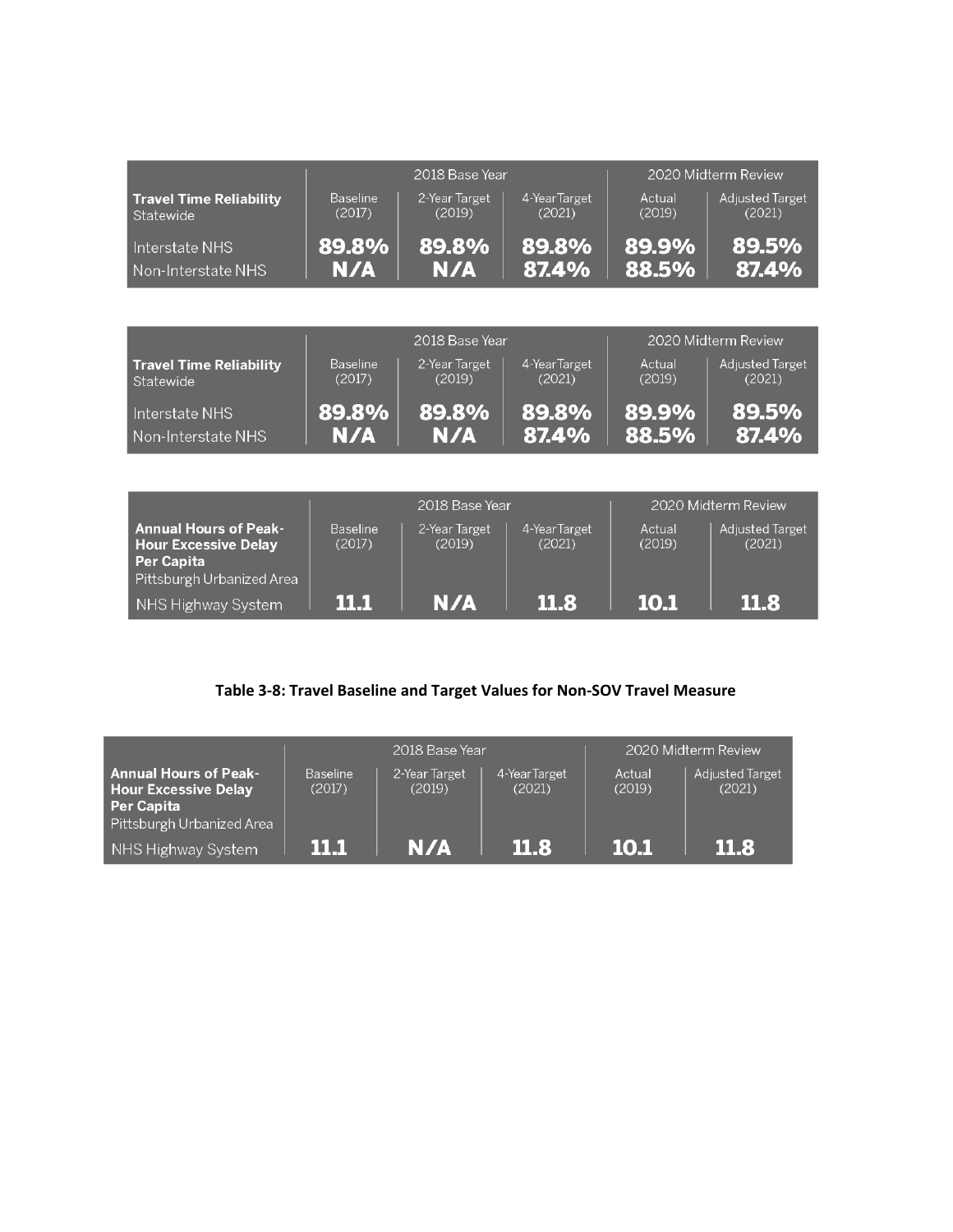|                                                             |                           | 2018 Base Year                            |                        |                  | 2020 Midterm Review                                     |
|-------------------------------------------------------------|---------------------------|-------------------------------------------|------------------------|------------------|---------------------------------------------------------|
| <b>VOC Emissions</b><br><b>Reduction</b><br>kilograms/day   | <b>Baseline</b><br>(2017) | 2-Year Target<br>(2019)                   | 4-YearTarget<br>(2021) | Actual<br>(2019) | <b>Adjusted Target</b><br>(2021)                        |
| Statewide                                                   | 302.380                   | 109.460                                   | 201.730                | 231.030          | N/A                                                     |
| <b>SPC</b>                                                  | 150.260                   | 58.060                                    | 107.000                | 66.760           | 107.000                                                 |
|                                                             |                           | 2018 Base Year                            |                        |                  | 2020 Midterm Review                                     |
| <b>NO<sub>x</sub></b> Emissions<br><b>Reduction</b>         | <b>Baseline</b><br>(2017) | 2-Year Target<br>(2019)                   | 4-YearTarget<br>(2021) | Actual<br>(2019) | <b>Adjusted Target</b><br>(2021)                        |
| kilograms/day<br>Statewide                                  | 971.780                   | 337.700                                   | 612.820                | 936.290          | N/A                                                     |
| <b>SPC</b>                                                  | 724.260                   | 256.110                                   | 464.770                |                  | 152,550 250,000                                         |
|                                                             |                           | 2018 Base Year                            |                        |                  | 2020 Midterm Review                                     |
| <b>PM2.5 Emissions</b><br><b>Reduction</b><br>kilograms/day | <b>Baseline</b><br>(2017) | 2-Year Target<br>(2019)                   | 4-YearTarget<br>(2021) | Actual<br>(2019) | <b>Adjusted Target</b><br>(2021)                        |
|                                                             |                           |                                           |                        |                  |                                                         |
| Statewide                                                   | 25.870                    | 10.760                                    | 20.490                 | 143.210          | N/A                                                     |
| <b>SPC</b>                                                  | 16,640                    | 7.010                                     | 13.350                 | 6.210            | 10,000                                                  |
|                                                             |                           |                                           |                        |                  |                                                         |
| <b>PM10 Emissions</b><br><b>Reduction</b>                   | <b>Baseline</b><br>(2017) | 2018 Base Year<br>2-Year Target<br>(2019) | 4-YearTarget<br>(2021) | Actual<br>(2019) | 2020 Midterm Review<br><b>Adjusted Target</b><br>(2021) |
| kilograms/day<br>Statewide                                  | 24.780                    | 9.540                                     | N/A                    | 0.000            | 0.000                                                   |
| <b>SPC</b>                                                  | 24.780                    | 9.540                                     | 17.470                 | 0.000            | 0.000                                                   |
|                                                             |                           |                                           |                        |                  |                                                         |
| <b>CO Emissions</b><br><b>Reduction</b>                     | <b>Baseline</b><br>(2017) | 2018 Base Year<br>2-Year Target<br>(2019) | 4-YearTarget<br>(2021) | Actual<br>(2019) | 2020 Midterm Review<br><b>Adjusted Target</b><br>(2021) |
| kilograms/day<br>Statewide                                  | 1,135.400                 | 567.700                                   | 1,135.400              | 2,969.640        | 250.000                                                 |

### **Table 3-9: PM-3 Target Values for CMAQ Emission Measures**

## **Reporting on Progress Toward Target Achievement**

PennDOT and MPOs are required to report on performance at regular intervals. The initial baseline measures and 2- and 4-year targets were established in September 2018 for the initial 4-year Performance Period (2018- 2021). The Mid-Performance Period update was submitted in September 2021 to report progress through 2020 in achieving the targets. The next reports are due in September 2022 to 1) assess if the targets for the 2018- 2021 Performance Period were met, and 2) to establish baseline measures and 2- and 4-year targets for the next 4-year Performance Period (2022-2025). Target setting and progress reporting will be repeated for subsequent 4-year Performance periods (i.e., 2026-2029, 2030-2033).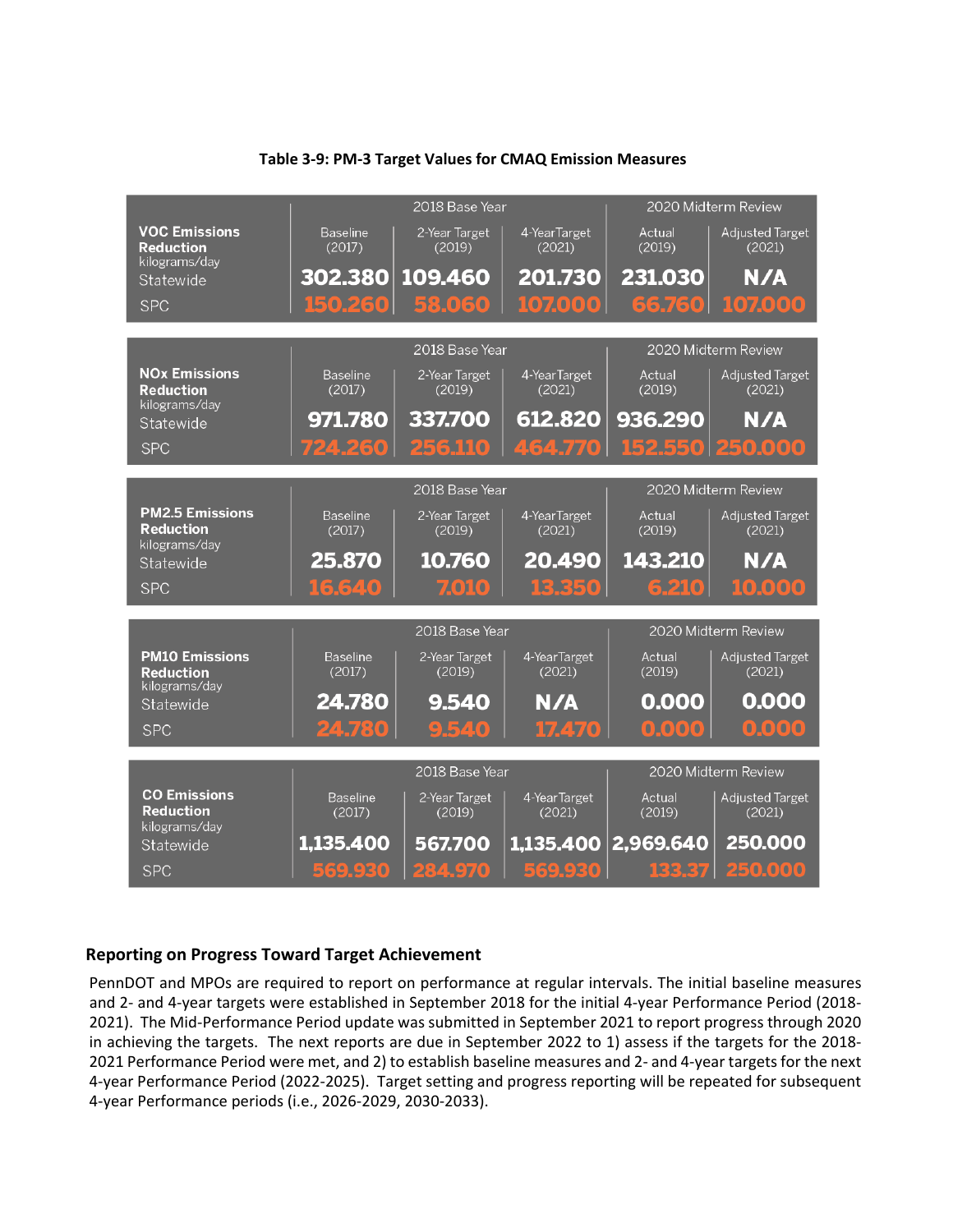## **TIP Investment in Projects that Improve Travel Time Reliability, Reduce Travel Delays, and Decrease Vehicle Emissions**

The 2023 TIP includes a significant investment in efficiency and operations projects, \$220 million, invested in 44 efficiency and operations projects to address traffic congestion, improve travel time and reliability, and reduce traffic delays. An additional \$53 million will be invested in new capacity projects at key bottleneck locations in the region. Twenty-four efficiency/operations/capacity projects totaling \$162 million are in the region's congestion management corridors. Traffic signal investments total over \$54 million on 21 projects, primarily traffic signal upgrades, including SPC's traffic signal program line item. There are 18 intersection improvement projects such as the addition of turning lanes valued at over \$178 million. Notable projects that improve roadway efficiency and operations include:

- Pittsburgh CBD Signal Upgrade (63378)
- I-376/Parkway East A.T.M. (94651)
- I-79 at PA 910 Interchange (104328)
- SR 356 Corridor Improvements (106486)
- SR 68 Corridor Improvements (106568)
- LVTIP: Norvelt to Pleasant Unity (108010)
- LVTIP: Pleasant Unity to Airport (108140)
- PA 51-Clairton Boulevard-Adaptive Traffic Signal System (110369)
- West Liberty Avenue ATSPM (110374)
- PA 88 Charleroi CMAQ (110399)
- Penn Avenue Signal Improvement (114288)
- US 30 Hempfield on CMP Corridor 95 (114563)
- City of Pittsburgh SmartSpines (109691)

The SPC CMAQ project solicitation and selection process, which takes place every two years in conjunction with the TIP update, supports the CMAQ Performance Plan and the performance-based programming of federal CMAQ funds allocated to the SPC region. SPC has a long-standing policy to select projects for the CMAQ program that provide the greatest air quality benefit. Candidate projects are evaluated by their ability to reduce emissions, reduce vehicle trips and reduce VMT. Other factors such as project deliverability, potential safety benefits, and consistency with other plans and programs are also evaluated by the CMAQ evaluation process. The following are a sample of projects that were selected to receive CMAQ funds during the 2021 CMAQ process (2023 TIP):

- TMA TDM Programming and Outreach (117268)
- Wilkinsburg Transit Center (117269)
- Port of Pittsburgh Marine & Landside Repower Program (117270)
- Mid Mon Valley Transit Bus Replacements (117949)
- PAAC Transit Access Improvement (117275)
- Traffic Signal System Improvements on US 30 (117949), SR 50 (117274), Frankstown Avenue (117272), SR 19 (117943), SR 8 (117273), SR286 (117274), Jefferson & Cunningham Streets (117264)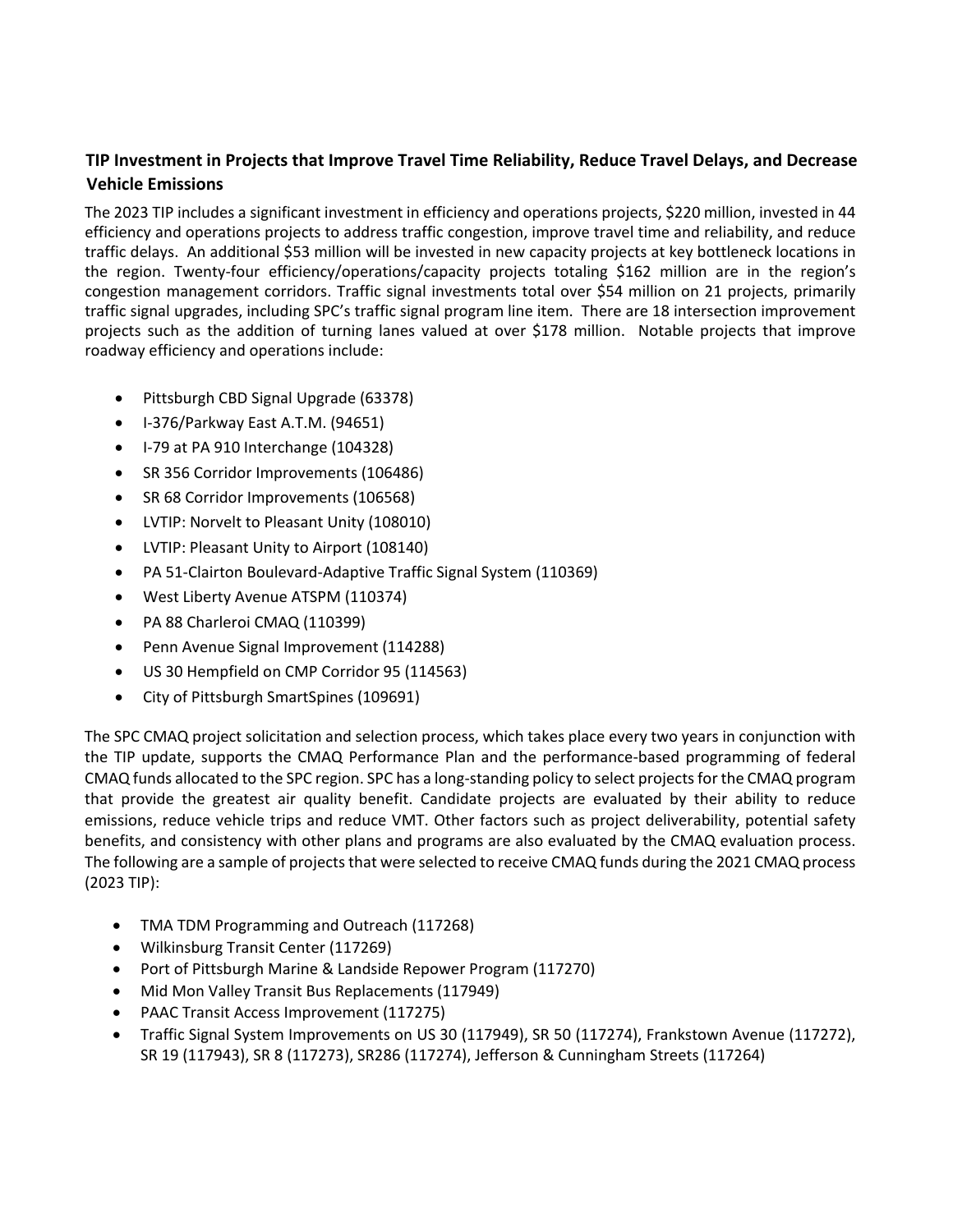## **Transit Safety Performance Measures**

Safety performance management is a critical tool that will support transit providers and FTA in identifying safety concerns and monitoring progress in safety improvements throughout the transit industry. FTA's National Public Transportation Safety Plan (January 2017) established safety performance measures for all modes of public transportation through its multifaceted safety performance framework. The performance measures include:

- Fatalities (total number, and rate per vehicle revenue miles by mode)
- Injuries (total number, and rate per vehicle revenue miles by mode)
- Safety events accidents, incidents or occurrences (total number, and rate per vehicle revenue miles by mode)
- System Reliability (mean distance between major mechanical failures by mode)

The National Safety Plan requires Transit Service Operators to develop agency-specific Public Transportation Agency Safety Plans that would set performance targets based on the identified national measures. Agencies

are permitted to develop additional sub-measures useful for local performance management purposes. Agency Safety Plans would be developed and certified by FTA and agency staff trained and certified through a national-level Public Transportation Safety Certification Training Program.

## **Performance Targets**

In accordance with 49 U.S.C. 5329(d)(1)(E), § 673.11(a)(30), each Public Transportation Agency Safety Plan must include safety performance targets based on the safety performance measures established by FTA in the National Public Transportation Safety Plan.

For the National Public Transportation Safety Plan, FTA is adopting four initial safety performance measures:

- Fatalities
- Injuries
- Safety Events
- System Reliability

Performance measures are broad so that they will be relevant to all public transportation modes - intended to focus transit agencies on the development of specific and measurable targets, as well as the actions each agency would implement to improve their own safety outcomes.

#### **Port Authority of Allegheny County Performance Indicators and Targets**

## **Southwestern Pennsylvania Public Transit Providers:**

- Port Authority of Allegheny County (PAAC)
- Beaver County Transit Authority (BCTA)
- Butler Transit Authority (BTA),
- Fayette County (FACT)
- Indiana County Transit Authority (IndiGO)
- Mid-County Transit Authority (TACT)
- Mid Mon Valley Transit Authority (MMVTA)
- New Castle Area Transit Authority (NCATA)
- Washington County Transit Authority (WASH)
- Westmoreland County Transit Authority (WCTA)
- ACTA Shared Ride
- Allied Coordinated Transit Services (ACTS)
- Butler County Shared Ride,
- Greene County Shared Ride
- Heritage Community Transportation (HHF)
- SPC CommuteInfo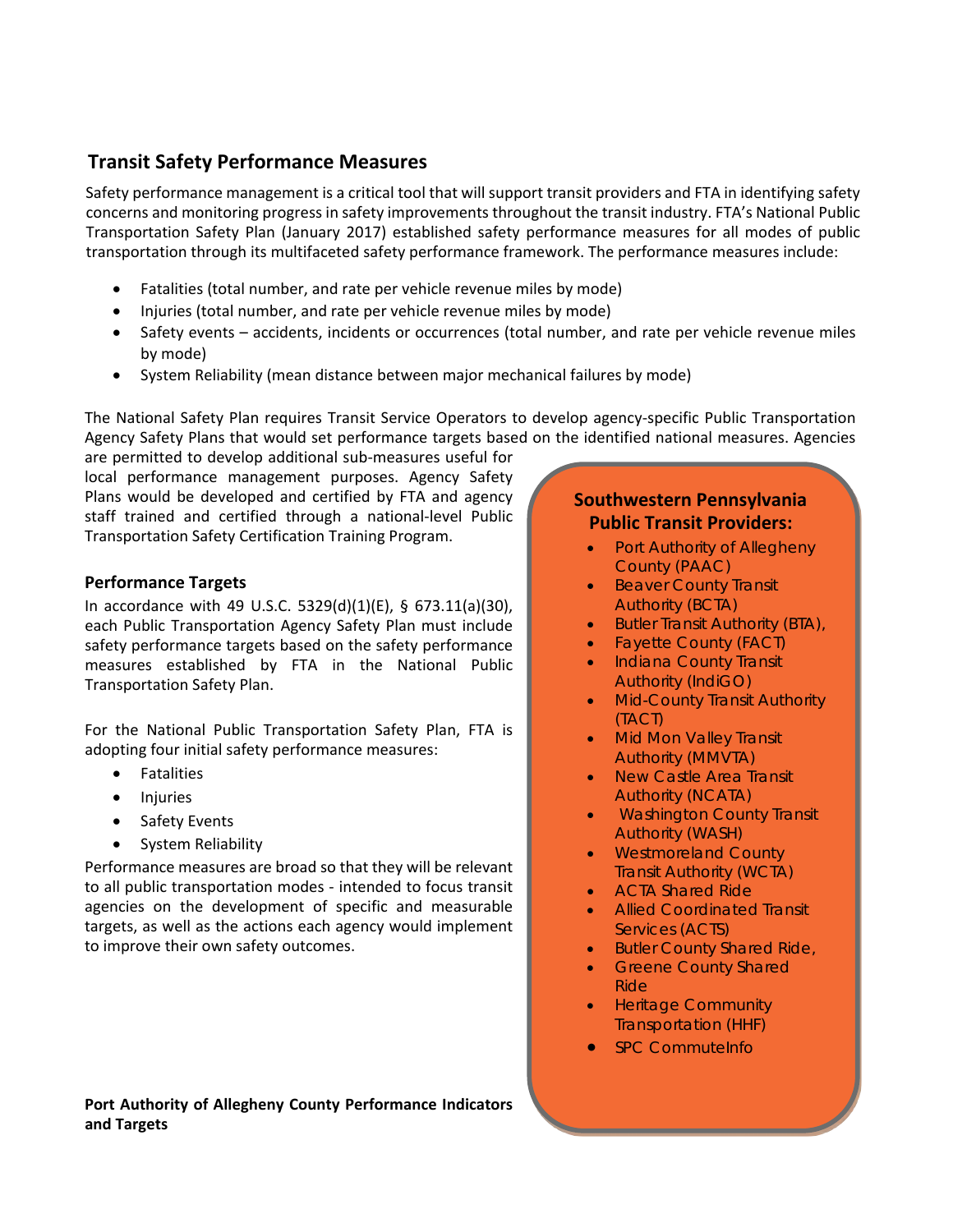Port Authority performance targets based on the safety performance criteria and state of good repair standards set out in the National Public Transportation Safety Plan will report the following data to the PAAC Board at least annually:

- Fatalities total number of reportable fatalities and rate per million revenue vehicle miles, by mode, regardless of the cause of the fatality.
- Total Injury Rate total number of reportable customer and employee injuries and rate per million vehicle revenue miles by mode, regardless of the cause of the injury.
- Safety Events (Rail transit) total number of reportable events and rate per million light rail vehicle revenue miles.
- Safety Events (Bus) total number of events and rate per million vehicle revenue miles by each separate mode (bus and paratransit).
- System Reliability measured as revenue miles operated divided by the number of major mechanical failures.
- Rail Total Injury Rate the number of injuries to passengers per million revenue miles including injuries on escalators, injuries to transit facility occupants and injuries to passengers onboard trains, regardless of the cause of the injury.
- Bus Total Injury Rate the number of injuries to passengers per million revenue miles including injuries related to bus collisions and other injuries such as while boarding, alighting and sudden stops, regardless of the cause of the injury.
- Paratransit Total Injury Rate the number of injuries to passengers and employees per one hundred thousand revenue miles including injuries related to collisions and other injuries such as while boarding, alighting, and sudden stops, regardless of the cause of the injury.
- Bus Collision Rate the number of preventable and non-preventable bus collisions per million revenue miles.
- Paratransit Collision Rate the number of preventable and non-preventable vehicle collisions per one hundred thousand revenue miles.
- Bus Pedestrian/Cyclist Incidents the number of incidents in the calendar year involving pedestrians and cyclists.
- Smoke and Fire Incidents the number of incidents in the calendar year.
- Suicides the number of incidents in the calendar year.

#### **Table 3-10: Rail Transit Performance Measures**

| <b>MEASURE</b>            | <b>ACTUAL NUMBER</b> | <b>PRIOR YEAR RATE</b> | <b>TARGET RATE</b> |
|---------------------------|----------------------|------------------------|--------------------|
| Fatalities                |                      |                        |                    |
| Injuries - Total          |                      | .95                    | l1.0               |
| Safety Events             |                      |                        |                    |
| (NTD)                     |                      | 4.5                    | 4.3                |
| <b>System Reliability</b> | 10,000               | XXX                    | XXX                |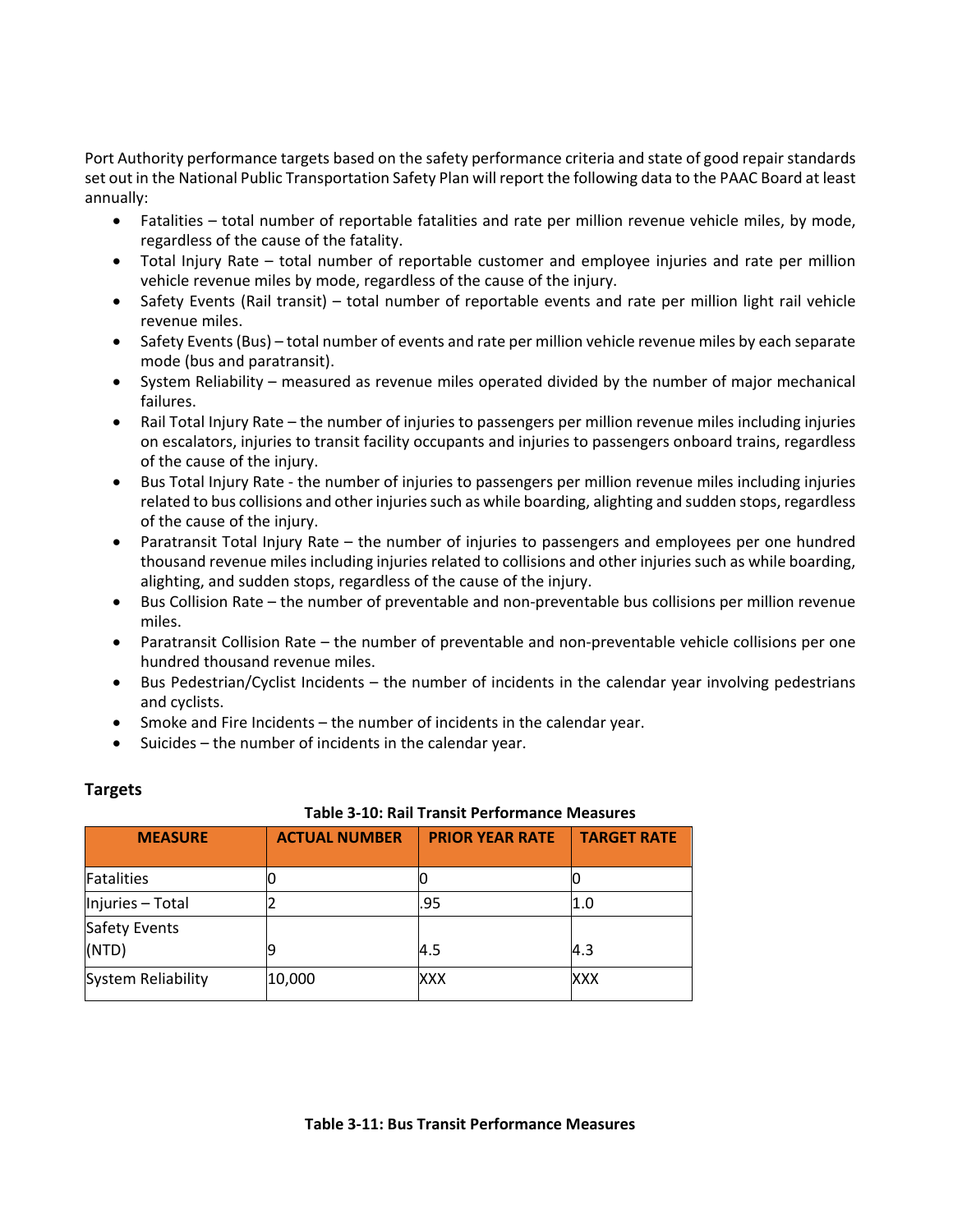| <b>MEASURE</b>            | <b>ACTUAL NUMBER</b> | <b>PRIOR YEAR RATE</b> | <b>TARGET RATE</b> |
|---------------------------|----------------------|------------------------|--------------------|
| Fatalities                |                      |                        |                    |
| Injuries - Total          | 80                   | 3.0                    | 3.8                |
| Safety Events (NTD)       |                      |                        |                    |
|                           | 68                   | 2.5                    | 3.2                |
| <b>System Reliability</b> | 8,000                | <b>XXX</b>             | <b>XXX</b>         |

#### **Table 3-12: Paratransit Performance Measures**

| <b>MEASURE</b>            | <b>ACTUAL NUMBER</b> | <b>PRIOR</b><br><b>YEAR RATE</b> | <b>TARGET RATE</b> |
|---------------------------|----------------------|----------------------------------|--------------------|
| Fatalities                | 0                    | n/a                              | 0                  |
| Injuries - Total          | 30                   | n/a                              | 0.33               |
| Safety Events<br>(NTD)    | 34                   | n/a                              | 0.39               |
| <b>System Reliability</b> | 33,064               | <b>XXX</b>                       | <b>XXX</b>         |

## **Regional Transit Providers Safety Performance Indicators and Targets**

Pursuant to § 673.11(d), each state must draft and certify a Public Transportation Agency Safety Plan on behalf of any small public transportation provider located inside of that particular state.

In accordance with 49 U.S.C. 5303(h)(2)(B) and 5304(d)(2)(B), each state and transit agency must make its safety performance targets available to states and Metropolitan Planning Organizations to aid in the planning process.

Targets are composite regional totals from PTASP Targets for: Beaver County Transit Authority (BCTA), Butler Transit Authority (BTA), Fayette Area Coordinated Transportation (FACT), Mid-Mon Valley Transit Authority (MMVTA), Washington County Transportation Authority (WASH) and Westmoreland County Transit Authority (WCTA).

| <b>Measure</b>            | <b>Number</b> | Rate (per 1000,000 Vehicle Revenue<br><b>Miles</b> ) |  |  |  |
|---------------------------|---------------|------------------------------------------------------|--|--|--|
| <b>Fatalities</b>         |               |                                                      |  |  |  |
| <b>Injuries (Total)</b>   | 2.3           | .23                                                  |  |  |  |
| <b>Safety Events</b>      | 5.5           | 1.27                                                 |  |  |  |
| <b>System Reliability</b> |               | 4.3                                                  |  |  |  |

#### **Table 3-13: Fixed Route (Bus) Transit Performance Targets**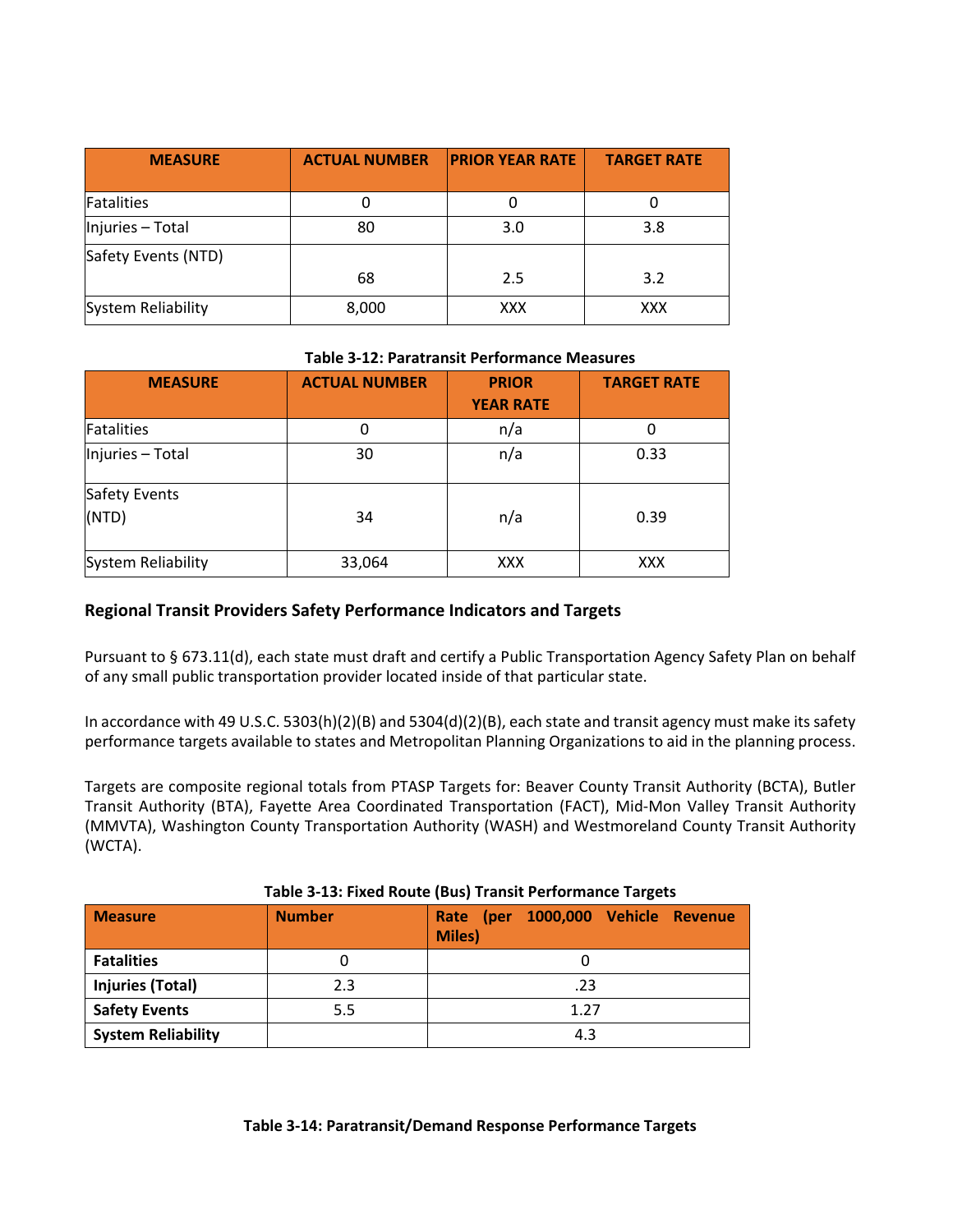| <b>Measure</b>            | <b>Number</b> | 1000,000 Vehicle Revenue<br>Rate (per<br><b>Miles)</b> |
|---------------------------|---------------|--------------------------------------------------------|
| <b>Fatalities</b>         |               |                                                        |
| <b>Injuries (Total)</b>   | 2.65          | .37                                                    |
| <b>Safety Events</b>      | 6.3           | .61                                                    |
| <b>System Reliability</b> |               | 1.6                                                    |

## **Transit Asset Management Performance Measures**

Transit Asset Management (TAM) is a systematic process that enables public transportation agencies to reach and maintain assets in a State of Good Repair (SGR). TAM planning accounts for the full life-cycle of an asset used for public transportation service, from procurement through operations and maintenance to final disposition.

Basic objectives for the TAM planning model are to:

- Monitor and manage public transportation assets
- Increase reliability and performance
- Establish asset performance measures
- Improve safety

Federal PBPP requirements require the use of certified TAM practices by all recipients of certain types of federal transit funds. For management purposes, transit agencies fall into two basic types based on size and mode. The region has one Tier I agency – Port Authority of Allegheny County. There are 15 Tier II transit service providers.

Port Authority of Allegheny County (Port Authority or PAAC) is a Tier I agency, operating light rail fixed guideway service as well as a fixed route bus system with more than 100 vehicles. Tier I agencies manage their TAM planning functions internally. Planning systems and outputs, including performance measures and targets, are reported and reviewed directly by the Federal Transit Administration (FTA). Port Authority published its Transit Asset Management Plan in October 2018, establishing 20 asset-based performance measures across four investment categories (vehicles, facilities, systems and guideways).

PAAC asset management data and capital needs are much more extensive and complex compared to the region's smaller agencies. PAAC manages its own asset management systems, and also participates in PennDOT's capital planning tool for public transportation providers. SPC and the Port Authority have a formal agreement on sharing public transportation performance data, and an acknowledgement that PBPP processes were cooperatively developed and involved required participants.

There are 15 small Tier II agencies in the region operating fewer than 100 vehicles in either fixed route or nonfixed route modes. Small urban transit agencies can elect to participate in a state-managed TAM Group Plan. Rural and community-based transit agencies as subrecipients of FTA Section 5310 and Section 5311 funding are required to participate in the state-managed Group Plan. All the small transit agencies in the SPC region have established formal cooperative agreements with PennDOT guiding their participation in PennDOT's TAM Group Plan.

PennDOT's TAM Group Plan (September 2018) provides consolidated transit asset management services for both required and elective program participants. The TAM Group Plan fulfills federal PBPP requirements and encourages cooperative communications between participating transit agencies and their respective MPOs. SPC and each of the small transit agencies have separate formal agreements on sharing public transportation performance data, and an acknowledgement that PBPP processes were cooperatively developed and involved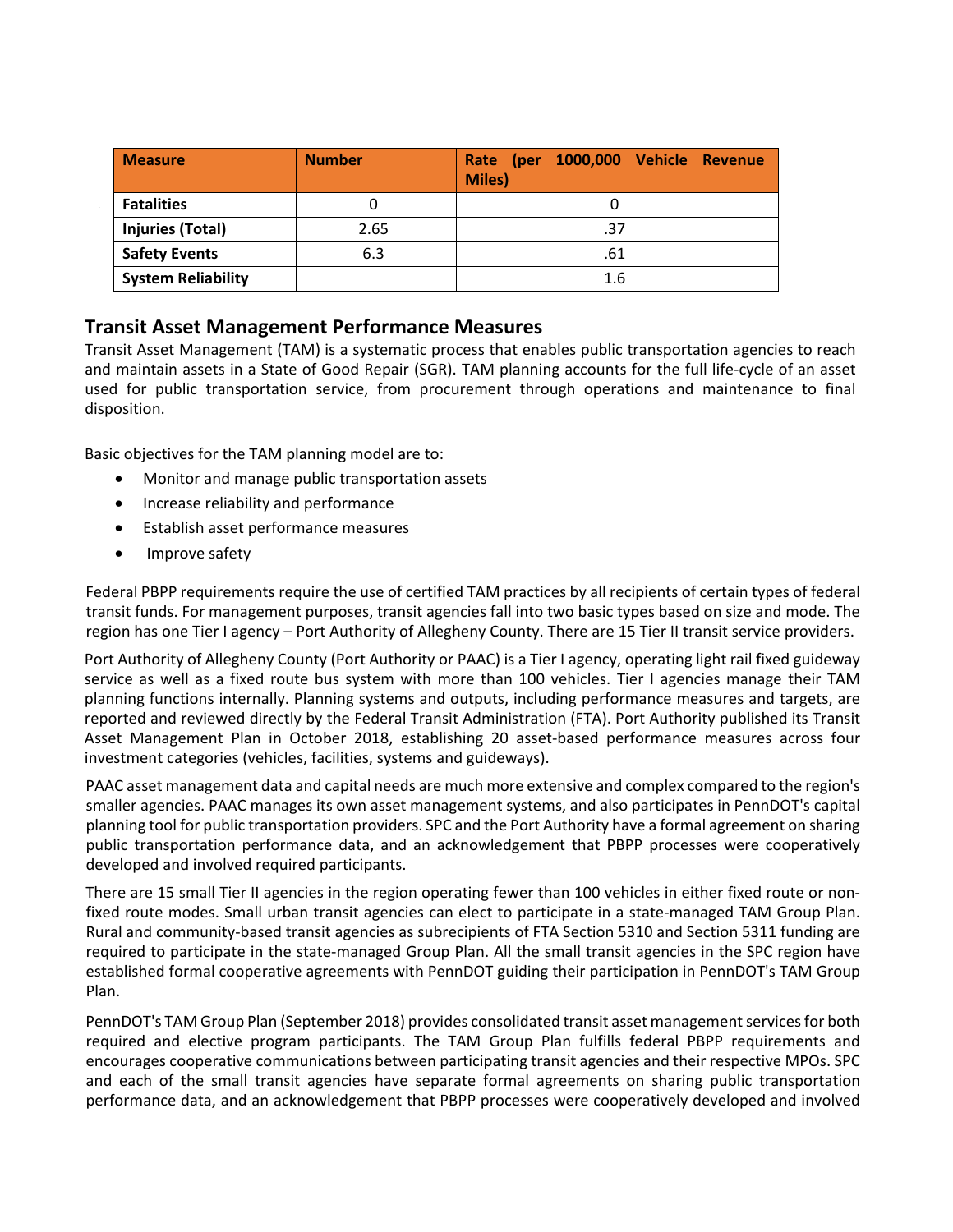required participants. All the participating transit agencies are responsible for providing extensive data updates on the physical condition of transit assets, working within the PennDOT capital planning tool described below.

PennDOT's Bureau of Public Transportation (BPT) has developed a Capital Planning Tool (CPT) and used it since 2016 to complete a range of asset and performance management activities. Its functions are described in the PennDOT TAM Group Plan:

- Inventory all public transportation system assets
- Collect relevant data on those assets
- Predict asset replacement schedules based on Estimated Service Life (ESL) and asset condition
- Create a four-year capital program for each public transportation system to submit to their regional planning organization for review and approval
- Create an annual capital program for each public transportation system, which becomes an agency's individual capital application in PennDOT's electronic granting system (dotGrants)
- Create an annual statewide public transportation capital program
- Compare statewide capital needs to available funding
- Prioritize statewide capital program decisions based on meeting state of good repair (SGR) targets within available funding

The PennDOT CPT maintains crucial information about every asset type and maintains a complete history of the asset as it ages. Transit agencies record changes in condition, usage, value, depreciation, etc. for the following asset categories:

- **Rolling Stock (Revenue Vehicles)**: Transit agency-owned or leased fixed route & paratransit vehicles, used to provide public transportation
- **Equipment:** Tangible support property having a useful life of at least one year, including all nonrevenue/support vehicles
- **Facilities:** A building or structure that is used in the provision of public transportation, including administration and maintenance, and passenger and parking facilities

Based on CPT data provided by the participating agencies, PennDOT annually updates performance targets for each agency based on two primary elements: prior year's performance, and anticipated/obligated funding levels.

In summary, transit agencies use the PennDOT TAM Plan tool - the CPT - to input information on asset inventories and detailed asset conditions into a statewide transit asset management database. The CPT uses the input data from each agency to generate four-year capital plans and performance targets based on asset-specific state-ofgood-repair performance criteria for various categories of vehicles, equipment, and facilities. For the Port Authority, facilities also include systems resources and guideways/infrastructure. These sources inform the development of annual capital programs, which are shared with the MPO for approval and inclusion in the region's TIP. The CPT provides performance measure baseline conditions and informs the annual update of agency performance targets. Performance targets have already taken into account anticipated capital spending based on available transit revenues and CPT-determined prioritization of statewide TAM-based capital needs.

Port Authority uses internal management systems and processes described in its TAM Plan to determine performance targets for its more-extensive set of asset class measures.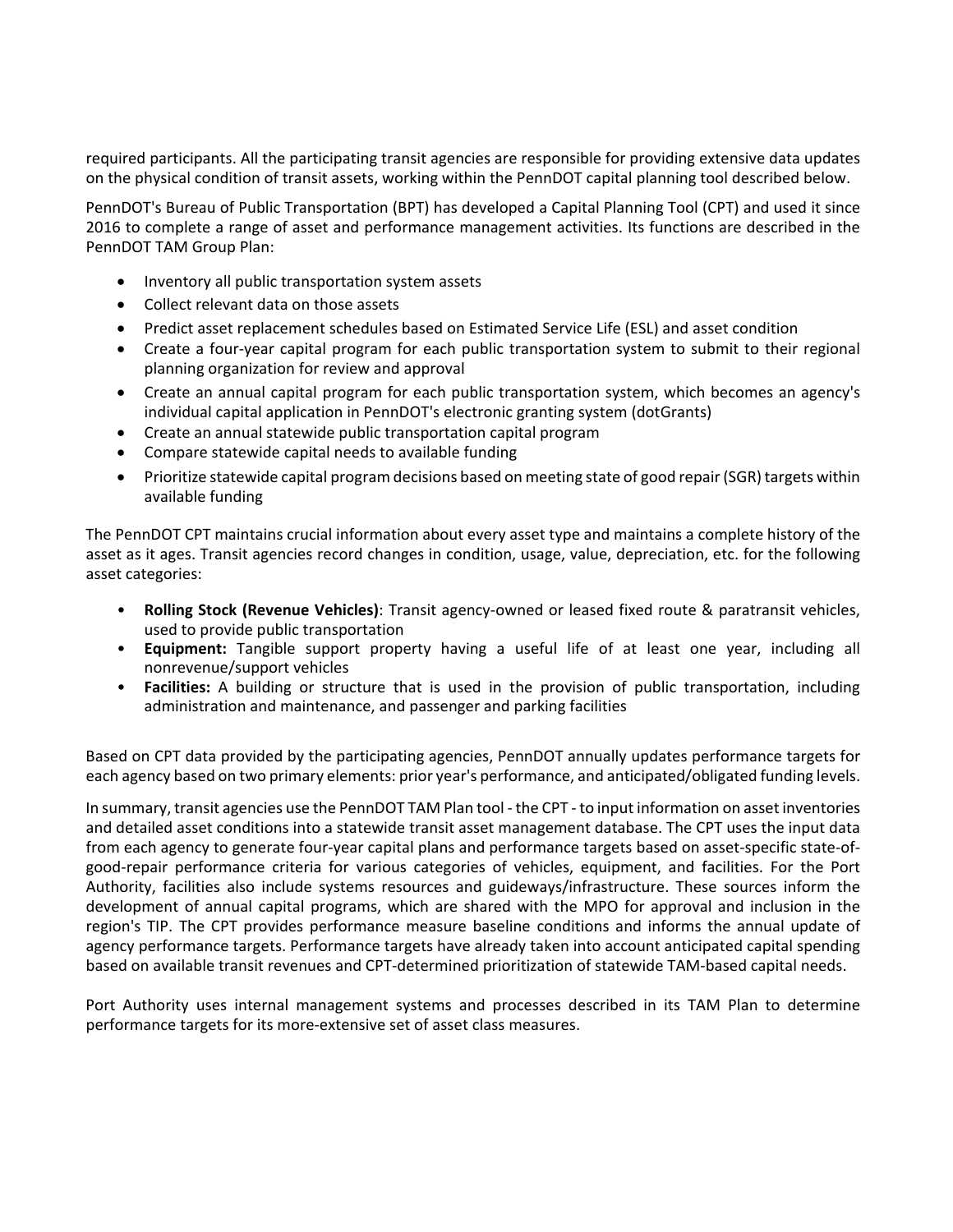## **Transit Performance Measures and Performance Targets**

The Port Authority TAM Plan and PennDOT TAM Group Plan identify the asset management performance measures applying to transit capital investment for the region's 16 transit service providers. Baseline performance has been determined using 2018 data on asset condition and a complete inventory of agency assets. If the performance measure is based on a general asset condition rating, the FTA standard on asset conditions applies.

| <b>FTA Condition</b><br><b>Rating</b> | <b>Description</b>                                                        |
|---------------------------------------|---------------------------------------------------------------------------|
| 5 Excellent                           | No visible defect, new or near new condition, may still be under warranty |
| 4 Good                                | Good condition, but no longer new, may be slightly defective or           |
|                                       | deteriorated, but is overall functional                                   |
| 3 Adequate                            | Moderately deteriorated or defective, but has not exceeded useful life    |
| 2 Marginal                            | Defective or deteriorated in need of replacement; exceeded useful life    |
| 1 Poor                                | Critically damaged or in need of immediate repair; well past useful life  |

#### **Table 3-15: FTA Asset Condition Ratings**

Port Authority uses FTA standards for Useful Life Benchmarks (ULB) to measure the useful service life remaining for various asset classes. The PennDOT CPT and its performance reports use statewide PennDOT Estimated Service Life (ESL) standards, which are referenced in the TAM Group Plan. The PennDOT standards are acknowledged and approved by FTA for Pennsylvania's PBPP transit use.

TAM performance measure tables for the Port Authority identify for each performance measure actual condition data for 2018 and applicable performance targets for 2019. The performance data will be updated annually; an updated performance target will also be determined based on current conditions and anticipated capital investments. This information will be reported directly to FTA and shared with the MPO as described in the planning agreements.

TAM performance measure tables for statewide small transit agencies are provided from the PennDOT TAM Group Plan. PennDOT CPT output is not yet available for each agency; the performance measures and performance targets represent asset conditions statewide for each investment category or class. Performance measures identify actual condition data for 2017 and applicable performance targets for FY 2018-2019. A Performance Measures Summary is provided on the following pages. The performance data will be updated annually; an updated performance target will be developed through the PennDOT CPT, both statewide and for each agency. PennDOT will report this information to FTA and share it with the MPO along with investment information on priority capital projects anticipated for the following year. An Asset Inventory and Conditions Summary from the TAM Group Plan is also provided for statewide small transit agencies.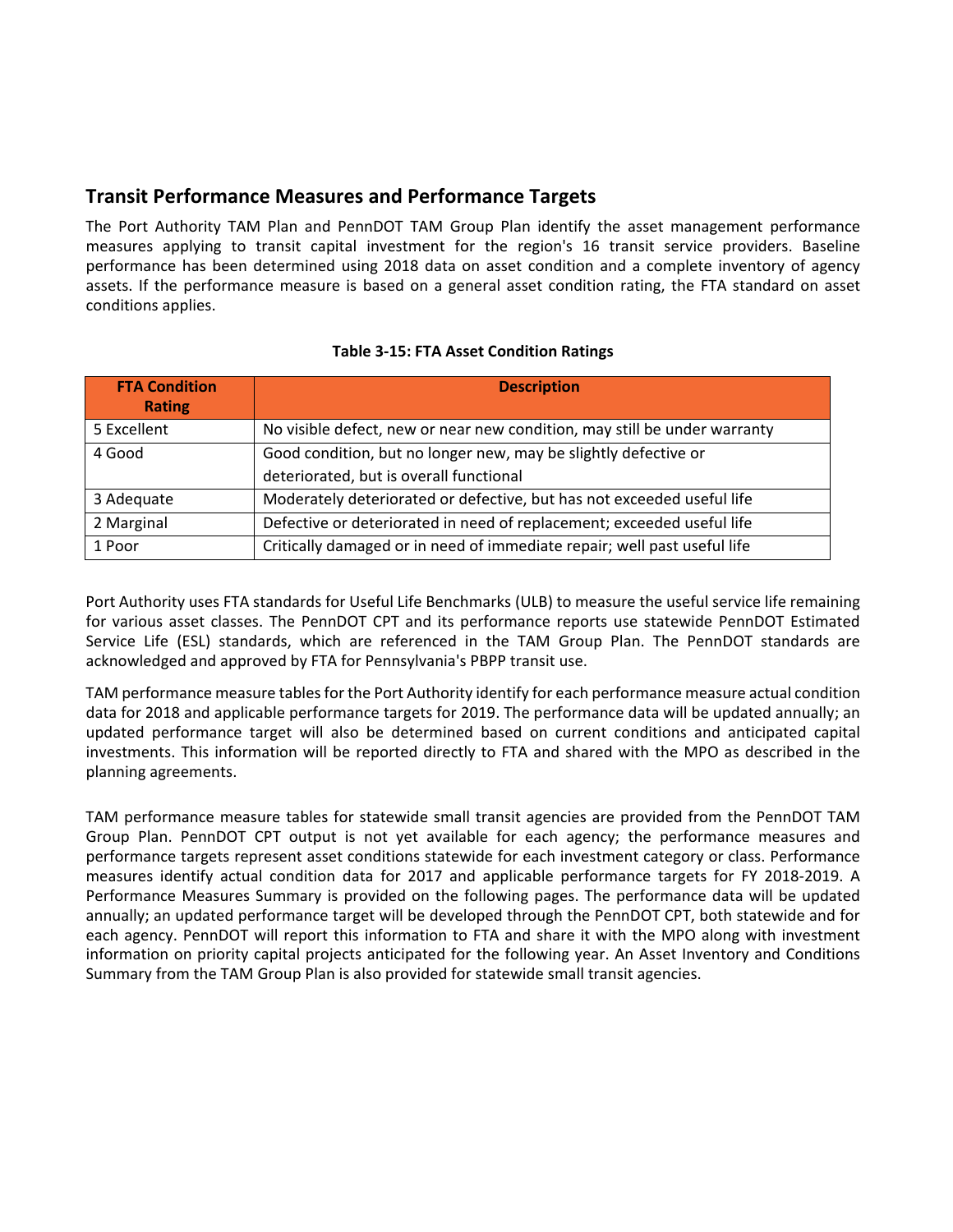| <b>PAAC Vehicles</b> | <b>PM Description</b>                  | <b>Target</b> | <b>Actual</b> |  |
|----------------------|----------------------------------------|---------------|---------------|--|
|                      | Useful Life Benchmark (ULB) - 12 years |               |               |  |
| <b>Bus</b>           | Average Useful Service Life Remaining  | 5.0           | 5.9           |  |
|                      | Percentage of fleet over ULB           | 10%           | 6%            |  |
|                      | Useful Life Benchmark (ULB) - 41 years |               |               |  |
| Rail                 | Average Useful Service Life Remaining  | 5.0           | 8.0           |  |
| (4200)               | Percentage of fleet over ULB           | 10%           | 0%            |  |
|                      | Useful Life Benchmark (ULB) - 31 years |               |               |  |
| Rail                 | Average Useful Service Life Remaining  | 5             | 17            |  |
| (4300)               | Percentage of fleet over ULB           | 10%           | 0%            |  |
| <b>Non-Revenue</b>   | Useful Life Benchmark (ULB) - 8 years  |               |               |  |
| <b>Vehicles</b>      | Average Useful Service Life Remaining  | $-0.7$<br>2.0 |               |  |
|                      | Percentage of fleet over ULB           | 20%<br>42%    |               |  |
| <b>Non-Revenue</b>   | Useful Life Benchmark (ULB) - 14 years |               |               |  |
| <b>Vehicles</b>      | Average Useful Service Life Remaining  | 3.0           | 0.2           |  |
| (other rubber tire)  | Percentage of fleet over ULB           | 20%           | 49%           |  |
| Non-Revenue          | Useful Life Benchmark (ULB) - 25 years |               |               |  |
| <b>Vehicles</b>      | Average Useful Service Life Remaining  | 5.0           | $-4.8$        |  |
| (steel wheel)        | Percentage of fleet over ULB           | 20%           | 75%           |  |
|                      | Useful Life Benchmark (ULB) - 51 years |               |               |  |
| <b>Incline Cars</b>  | Average Useful Service Life Remaining  | 10            | 49            |  |
|                      | Percentage of fleet over ULB           | 0%            | 0%            |  |

**Table 3-16: PAAC Vehicle Condition Targets**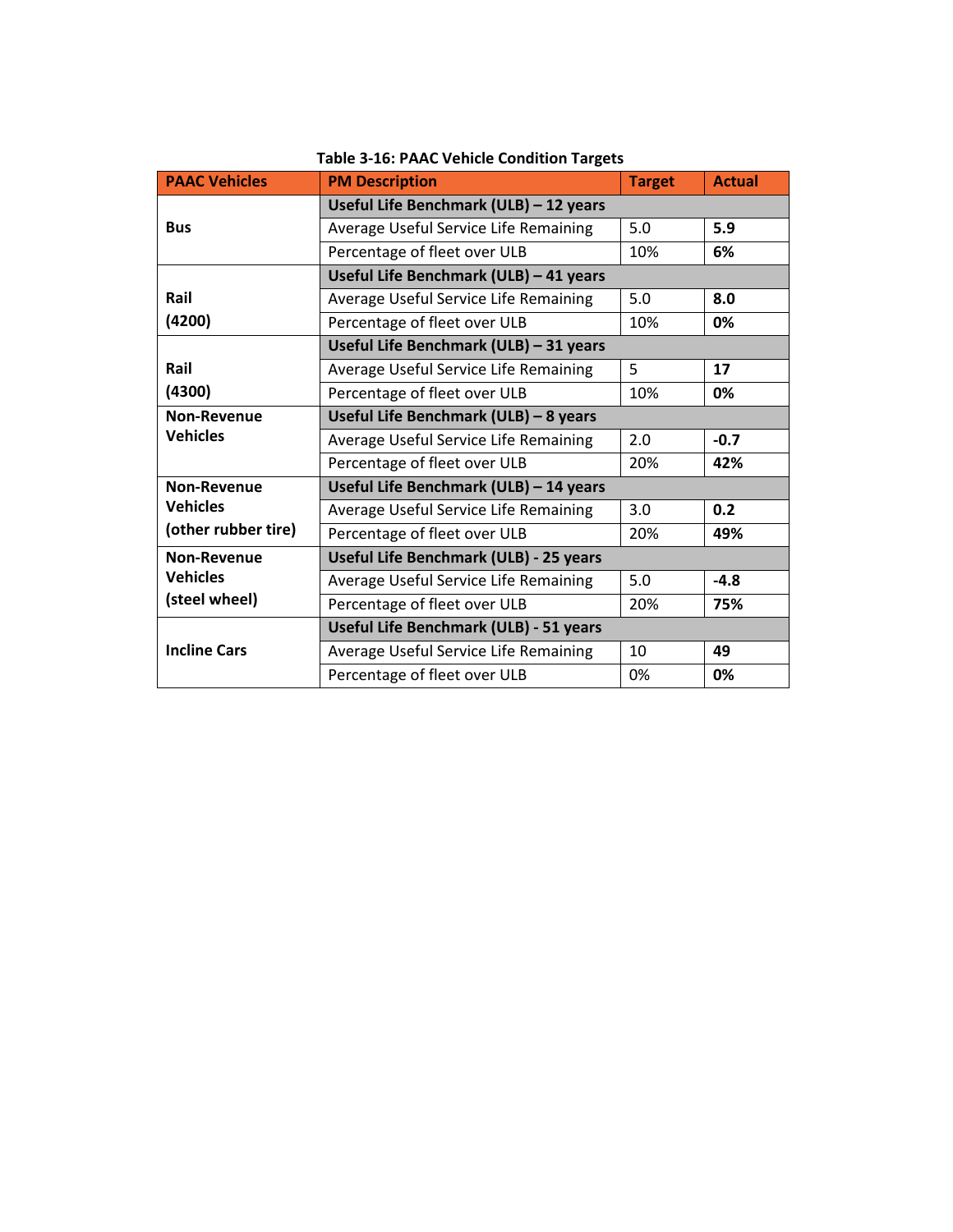| <b>PAAC Vehicles</b> | <b>Number</b>  | <b>Average Age</b> | <b>ULB</b> | <b>Actual</b> | % over |
|----------------------|----------------|--------------------|------------|---------------|--------|
| <b>Bus</b>           | 725            | $6.1$ yrs          | 12 yrs     | 5.9           | 6%     |
| Rail (4200)          | 55             | 33 yrs             | 41 yrs     | 8             | 0%     |
| Rail (4300)          | 28             | 14 yrs             | 31 yrs     | 17            | 0%     |
| <b>NRV</b>           | 225            | 8.7 yrs            | 8 yrs      | $-0.7$        | 42%    |
| NRV (other)          | 89             | 13.8 yrs           | 14 yrs     | 0.2           | 49%    |
| NRV (steel)          | 4              | 29.8 yrs           | 25 yrs     | $-4.8$        | 75%    |
| <b>Incline Cars</b>  | $\mathfrak{p}$ | 2 yrs              | 51 yrs     | 49            | 0%     |

**Table 3-17: PAAC Ancillary Vehicle Condition**

## **Table 3-18: PAAC Facility Condition**

| <b>PAAC Facilities</b> | <b>Performance Measure Description</b><br>(Weighted aggregate average rating of asset categories 1 to 5) | <b>Target</b> | <b>Actual</b> |
|------------------------|----------------------------------------------------------------------------------------------------------|---------------|---------------|
|                        | <b>Average Condition Rating</b>                                                                          | 2.8           | 3.1           |
| <b>Maintenance</b>     | Percentage rated below FTA condition state 3<br>(FTA 1 or 2)                                             | < 17%         | 17%           |
| <b>Service</b>         | <b>Average Condition Rating</b>                                                                          | 2.8           | 2.9           |
|                        | Percentage rated below FTA condition state 3<br>(FTA 1 or 2)                                             | $< 20\%$      | 50%           |
|                        | <b>Average Condition Rating</b>                                                                          | 2.8           | 3             |
| <b>Stations</b>        | Percentage rated below FTA condition state 3<br>(FTA 1 or 2)                                             | < 10%         | 26%           |

## **Table 3-19: PAAC System Condition**

| <b>PAAC Systems</b>   | <b>Performance Measure Description</b><br>(Weighted aggregate average rating of asset categories 1 to 5) | <b>Target</b> | <b>Actual</b> |
|-----------------------|----------------------------------------------------------------------------------------------------------|---------------|---------------|
| <b>Security</b>       | <b>Average Condition Rating</b>                                                                          | 2.8           | 3.0           |
|                       | Percentage rated below FTA condition state 3                                                             | < 10%         | 0%            |
|                       | (FTA 1 or 2)                                                                                             |               |               |
| <b>Traction Power</b> | <b>Average Condition Rating</b>                                                                          | 2.8           | 3.0           |
|                       | Percentage rated below FTA condition state 3                                                             | < 10%         | 0%            |
|                       | (FTA 1 or 2)                                                                                             |               |               |
| <b>Signals</b>        | <b>Average Condition Rating</b>                                                                          | 2.8           | 3.0           |
|                       | Percentage rated below FTA condition state 3                                                             | $< 10\%$      | 0%            |
|                       | (FTA 1 or 2)                                                                                             |               |               |
| <b>Communications</b> | <b>Average Condition Rating</b>                                                                          | 2.8           | 3.0           |
|                       | Percentage rated below FTA condition state 3                                                             | < 10%         | 0%            |
|                       | (FTA 1 or 2)                                                                                             |               |               |
| Revenue               | <b>Average Condition Rating</b>                                                                          | 2.8           | 3.0           |
| <b>Collection</b>     | Percentage rated below FTA condition state 3                                                             | < 10%         | 0%            |
|                       | (FTA 1 or 2)                                                                                             |               |               |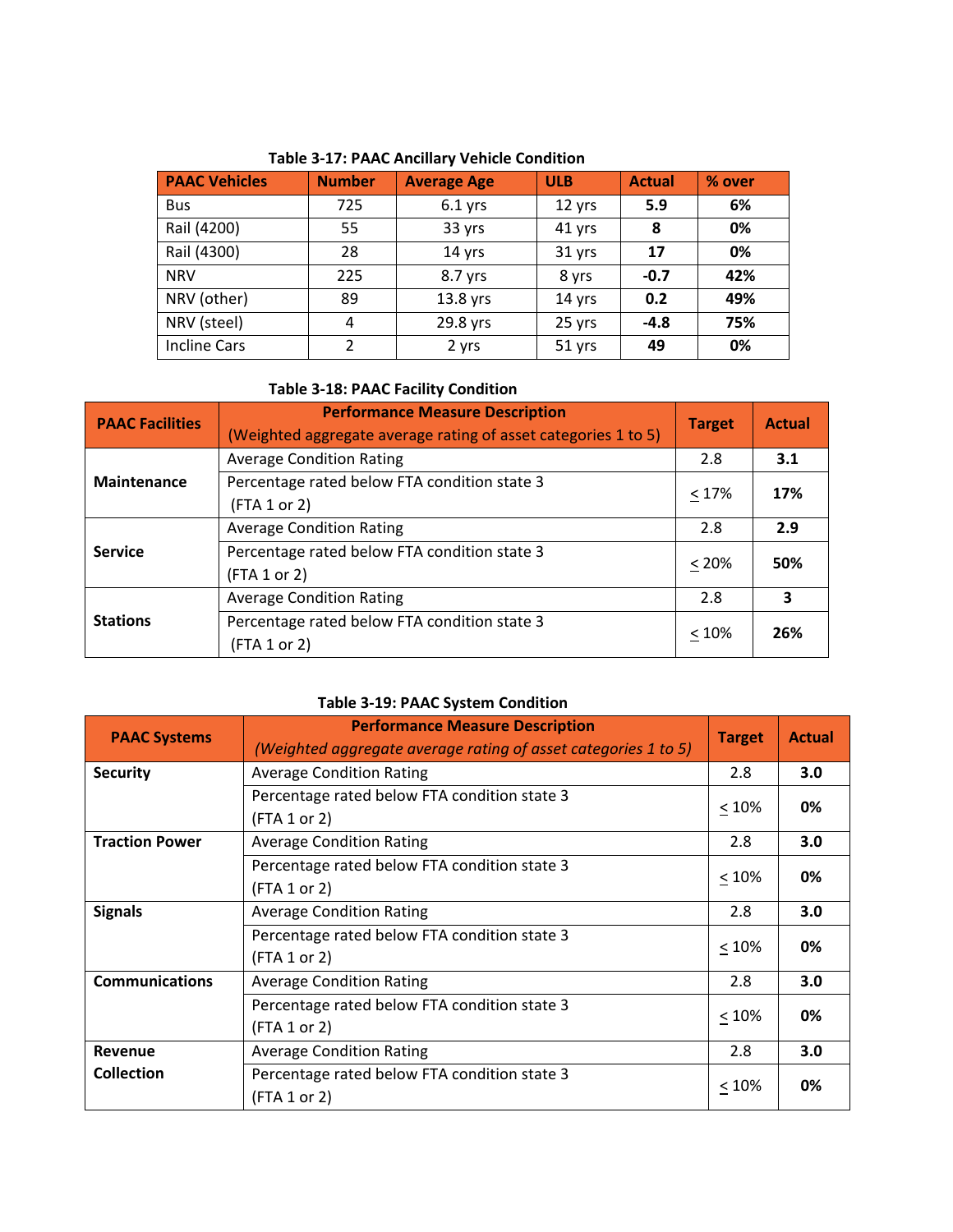| <b>PAAC Guideway</b>        | <b>Performance Measure Description</b>                | <b>Target</b> | <b>Actual</b> |
|-----------------------------|-------------------------------------------------------|---------------|---------------|
|                             | Average Performance Restriction - # miles             | <3 miles      | N/A           |
| Trackway/Rail               | Percentage of trackway with performance restriction   | < 10%         | N/A           |
|                             | Percentage of total linear feet of rail deficiencies  | $< 1\%$       | N/A           |
|                             | Number of rail deficiencies per 100 foot of rail      | $\leq 1$      | N/A           |
|                             | Average Performance Restriction - # miles             | < 2 miles     | N/A           |
| <b>Busway</b>               | Percentage of busway with performance restriction     | < 10%         | N/A           |
|                             | Average condition rating                              | 2.8           | N/A           |
|                             | Average condition rating                              | 2.8           | 3.3           |
| <b>Bridges</b>              | Percentage rated below condition state 3              | $\leq 10\%$   | 10%           |
|                             | Percentage of structurally deficient bridges<br>(< 4) | < 10%         | N/A           |
|                             | Average condition rating                              | 2.8           | 3.4           |
| <b>Tunnels</b>              | Percentage rated below condition state 3              | < 10%         | 0%            |
|                             | Percentage rated > CS3                                | $\leq 10\%$   | N/A           |
|                             | Average condition rating                              | 2.8           | 3.5           |
| <b>Ancillary Structures</b> | Percentage rated below condition state 3              | $\leq 10\%$   | 0%            |

# **Table 3-20: PAAC Fixed Guideway Condition**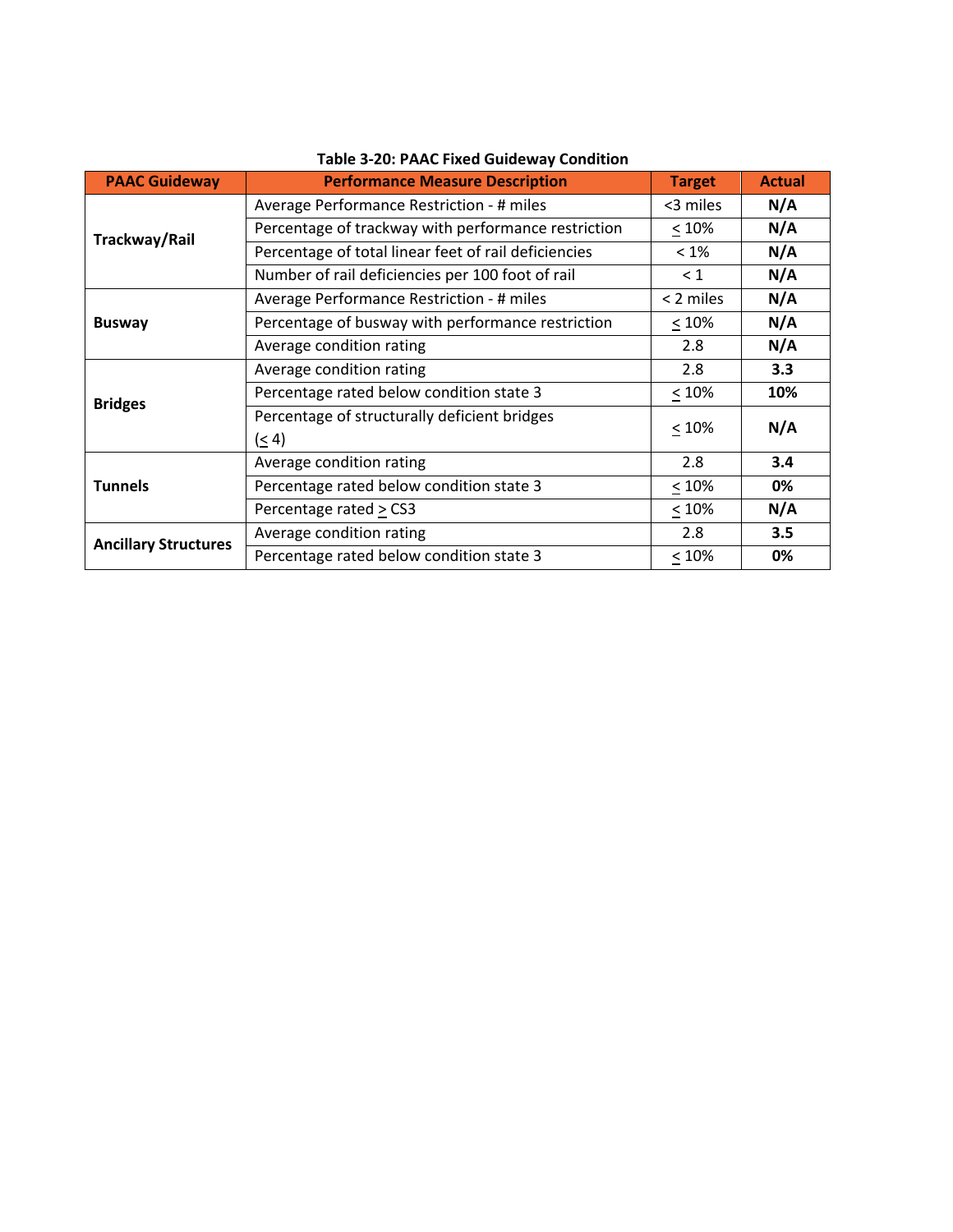# **Small Transit Agency Asset Inventory and Condition Summary (statewide)**

| Table 5-21. Small Hansit Agency Rolling Stock Condition |               |                                  |                    |                                                 |                           |  |  |
|---------------------------------------------------------|---------------|----------------------------------|--------------------|-------------------------------------------------|---------------------------|--|--|
| <b>Rolling Stock (Revenue Vehicles)</b>                 |               |                                  |                    |                                                 |                           |  |  |
| <b>Asset Class</b>                                      | <b>Number</b> | <b>Average</b><br><b>Mileage</b> | <b>Average Age</b> | <b>Number met</b><br>or exceeding<br><b>ESL</b> | % met or<br>exceeding ESL |  |  |
| <b>AO-Automobile</b>                                    | 34            | 132,567                          | 6                  | 5                                               | 15%                       |  |  |
| <b>BU-Bus</b>                                           | 1,052         | 217,385                          | 7                  | 188                                             | 18%                       |  |  |
| <b>CU-Cutaway</b>                                       | 1,025         | 106,989                          | 4                  | 450                                             | 44%                       |  |  |
| VN-Van                                                  | 482           | 119,407                          | 5                  | 297                                             | 62%                       |  |  |
| <b>SV-Sports Utility</b><br>Vehicle                     | 4             | 64,724                           | 6                  | 3                                               | 75%                       |  |  |
| <b>Grand Total</b>                                      | 2,597         | 154,283                          | 5                  | 943                                             | 36%                       |  |  |

## **Table 3-21: Small Transit Agency Rolling Stock Condition**

## **Table 3-22: Small Transit Agency Equipment Condition**

| <b>Equipment (Non-Revenue Vehicles)</b>                             |               |                                  |                       |                                       |                           |
|---------------------------------------------------------------------|---------------|----------------------------------|-----------------------|---------------------------------------|---------------------------|
| <b>Asset Class</b>                                                  | <b>Number</b> | <b>Average</b><br><b>Mileage</b> | <b>Average</b><br>Age | <b>Number met or</b><br>exceeding ESL | % met or<br>exceeding ESL |
| <b>Automobiles</b>                                                  | 148           | 54,316                           | 8                     | 57                                    | 39%                       |
| <b>Trucks and other</b><br><b>Rubber</b><br>Tire<br><b>Vehicles</b> | 5             | 103,732                          | 15                    |                                       | 100%                      |
| <b>Grand Total</b>                                                  | 153           | 55,890                           | 8                     | 62                                    | 41%                       |

## **Table 3-23: Small Transit Agency Facility Condition**

| <b>Asset Class</b>                                       | <b>Number</b> | <b>Average</b><br><b>Condition on</b><br><b>TERM Scale</b> | <b>Number</b><br>met or<br>exceeding<br><b>ESL</b> | % met or<br>exceeding ESL |
|----------------------------------------------------------|---------------|------------------------------------------------------------|----------------------------------------------------|---------------------------|
| <b>Administrative / Maintenance</b><br><b>Facilities</b> | 34            |                                                            | 9                                                  | 26%                       |
| <b>Passenger / Parking Facilities</b>                    | 49            |                                                            | 10                                                 | 20%                       |
| <b>Grand Total</b>                                       | 83            |                                                            | 19                                                 | 23%                       |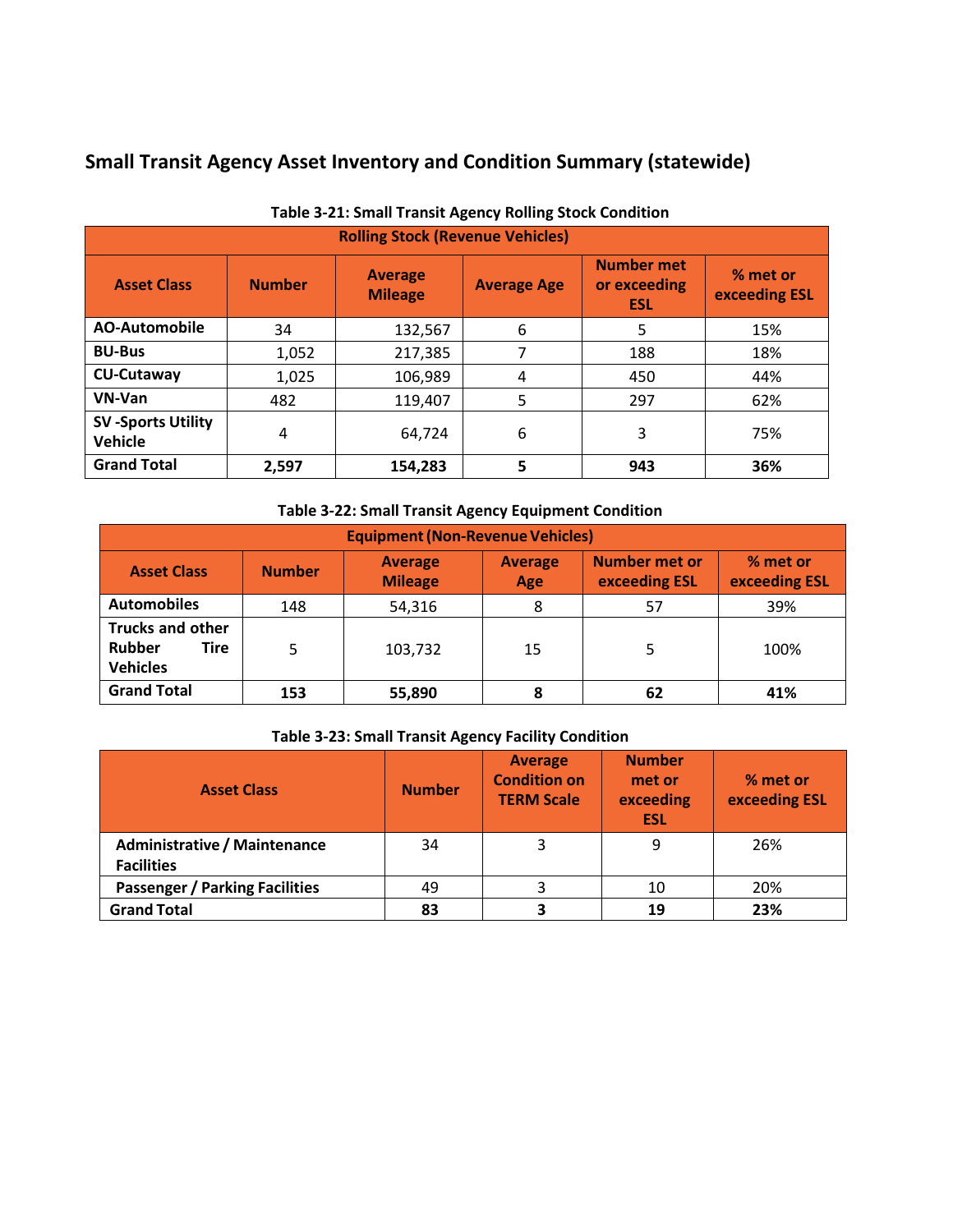# **Small Transit Agency Asset Management Performance Summary (Statewide)**

| <b>Performance Measure</b>                                                                | <b>Asset Class</b>                                  | <b>Current</b><br><b>Performance</b> | FY 2018-19<br><b>Target</b> |  |  |  |
|-------------------------------------------------------------------------------------------|-----------------------------------------------------|--------------------------------------|-----------------------------|--|--|--|
| <b>Rolling Stock (Revenue Vehicles)</b>                                                   |                                                     |                                      |                             |  |  |  |
|                                                                                           | AO - Automobile                                     | 15%                                  | 15%                         |  |  |  |
| Age - % of revenue vehicles                                                               | BU - Bus                                            | 18%                                  | 18%                         |  |  |  |
| within a particular asset class<br>that have met or exceeded their                        | CU - Cutaway                                        | 44%                                  | 44%                         |  |  |  |
| <b>Estimated Service Life (ESL)</b>                                                       | VN - Van                                            | 62%                                  | 62%                         |  |  |  |
|                                                                                           | SV - Sport Utility Vehicle                          | 75%                                  | 75%                         |  |  |  |
| <b>Equipment (Non-Revenue Vehicles)</b>                                                   |                                                     |                                      |                             |  |  |  |
| Age - % of non-revenue or<br>service vehicles within<br>- a                               | Automobiles                                         | 39%                                  | 39%                         |  |  |  |
| particular asset class that have<br>met or exceeded their Estimated<br>Service Life (ESL) | Trucks and<br>other Rubber Tire Vehicles            | 100%                                 | 100%                        |  |  |  |
| <b>Facilities</b>                                                                         |                                                     |                                      |                             |  |  |  |
| Condition - % of facilities with a                                                        | Administrative and<br><b>Maintenance Facilities</b> | 26%                                  | 26%                         |  |  |  |
| condition rating below 3.0 on<br>the FTA TERM scale                                       | Passenger and Parking<br><b>Facilities</b>          | 20%                                  | 20%                         |  |  |  |

#### **Table 3-24: Small Transit Agency Asset Management Targets**

## **System Performance Reports**

Federal planning regulations require MPOs to include in their LRTPs a performance-based planning section that includes applicable performance measures, current conditions, performance targets, and a System Performance Report that describes the progress that the MPO is making towards achieving the identified performance measures. While it is too early in the PBPP process to determine progress or performance gaps — baseline data and performance targets have been identified and adopted but formal conditions reports have yet to be produced — a number of observations can be made about existing conditions and targets.

#### **Port Authority:**

- Port Authority's current asset baseline condition is mostly "adequate" or above; in some cases there are no assets in poor or marginal condition. In many cases the remaining useful life of an asset significantly exceeds the next-year target. Performance targets typically provide for some assets, on average, to drop into the "marginal" range. This is a conservative approach that allows for a "learning curve" as the TAM processes mature over time.
- Asset conditions for non-revenue vehicles are in the lower range of the poor rating. The targets, however, show that significant improvement is anticipated within the investment year.